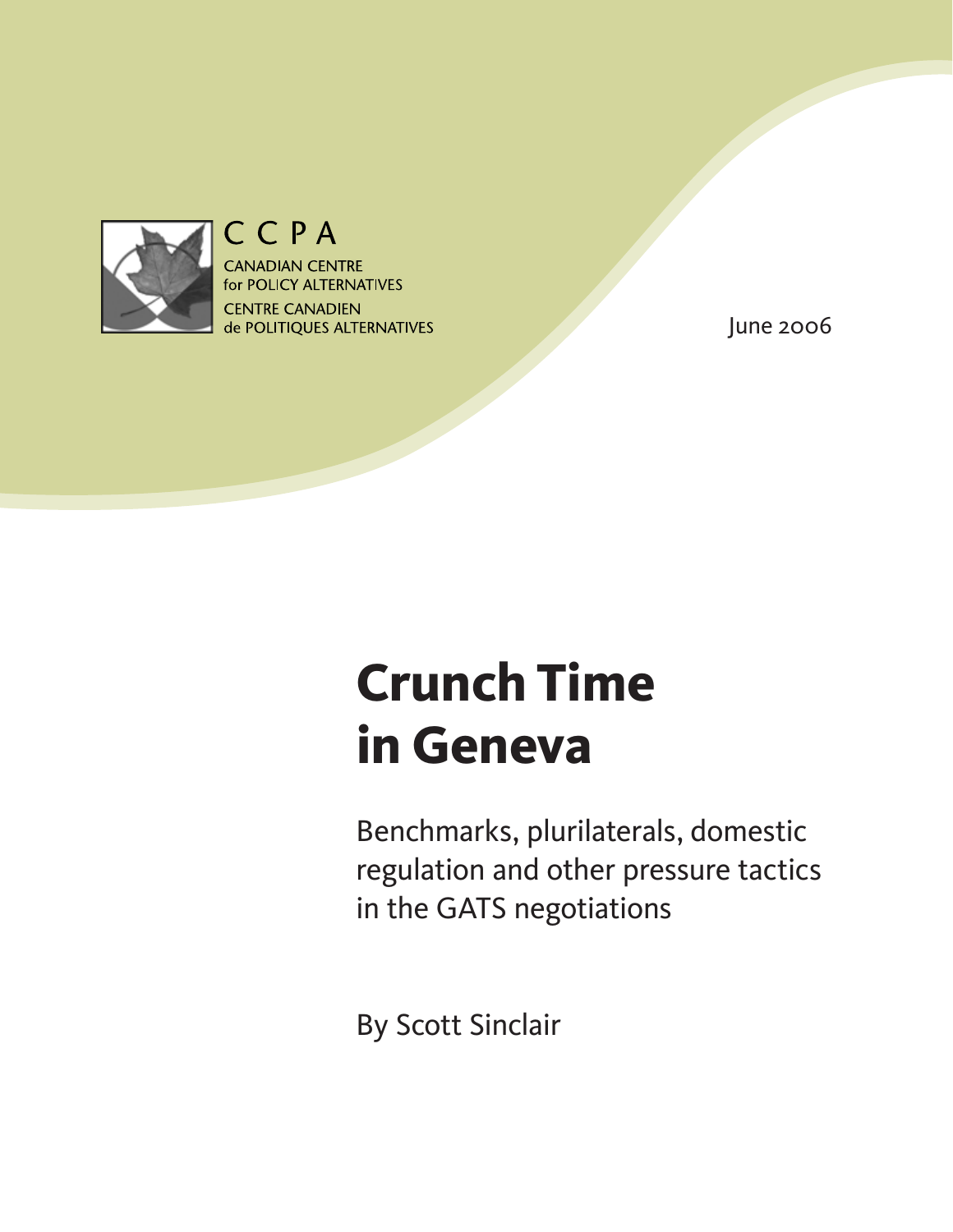

### **isbn 0-88627-500-8**

This report is available free of charge from the CCPA website at **<www.policyalternatives.ca>**. Printed copies may be ordered through the National Office for a \$10 fee.

**410-75 Albert Street Ottawa, on k1p 5e7**

tel **613-563-1341** fa x **613-233-1458** email **ccpa@policyalternatives.ca <www.policyalternatives.ca>**

#### **About the Author**

Scott Sinclair is a senior research fellow with the Canadian Centre for Policy Alternatives where he coordinates the centre's Trade and Investment Research Project. He has advised several Canadian provincial and territorial governments on trade policy, including five years as a senior policy advisor to the Government of British Columbia. His previous publications include *Facing the Facts: A Guide to the GATS Debate* (with Jim Grieshaber-Otto) and *Putting Health First: Canadian Health Care Reform, Trade Treaties and Foreign Policy* (with Matthew Sanger) a report for the Romanow Commission on the Future of Health Care in Canada.

 $CAW = 567$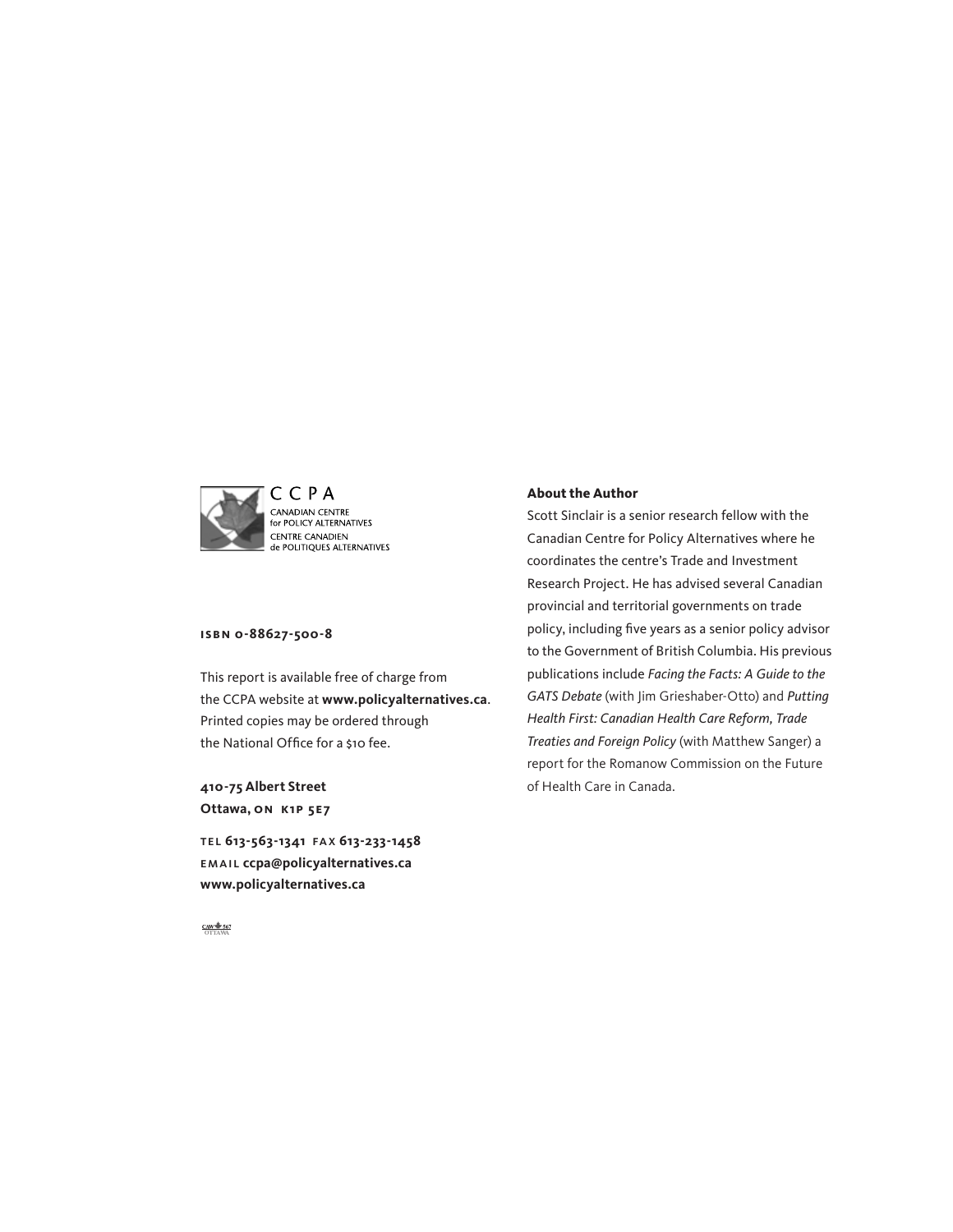### [Overview](#page-4-0)

- 1 [Introduction](#page-5-0)
- 8 2 The GATS [negotiations](#page-7-0)
- 3 [Benchmarks](#page-9-0)
- 4 Plurilateral [request-offer](#page-13-0)
- 18 5 Domestic regulation
- 6 [Conclusion](#page-22-0)
- [Notes](#page-24-0)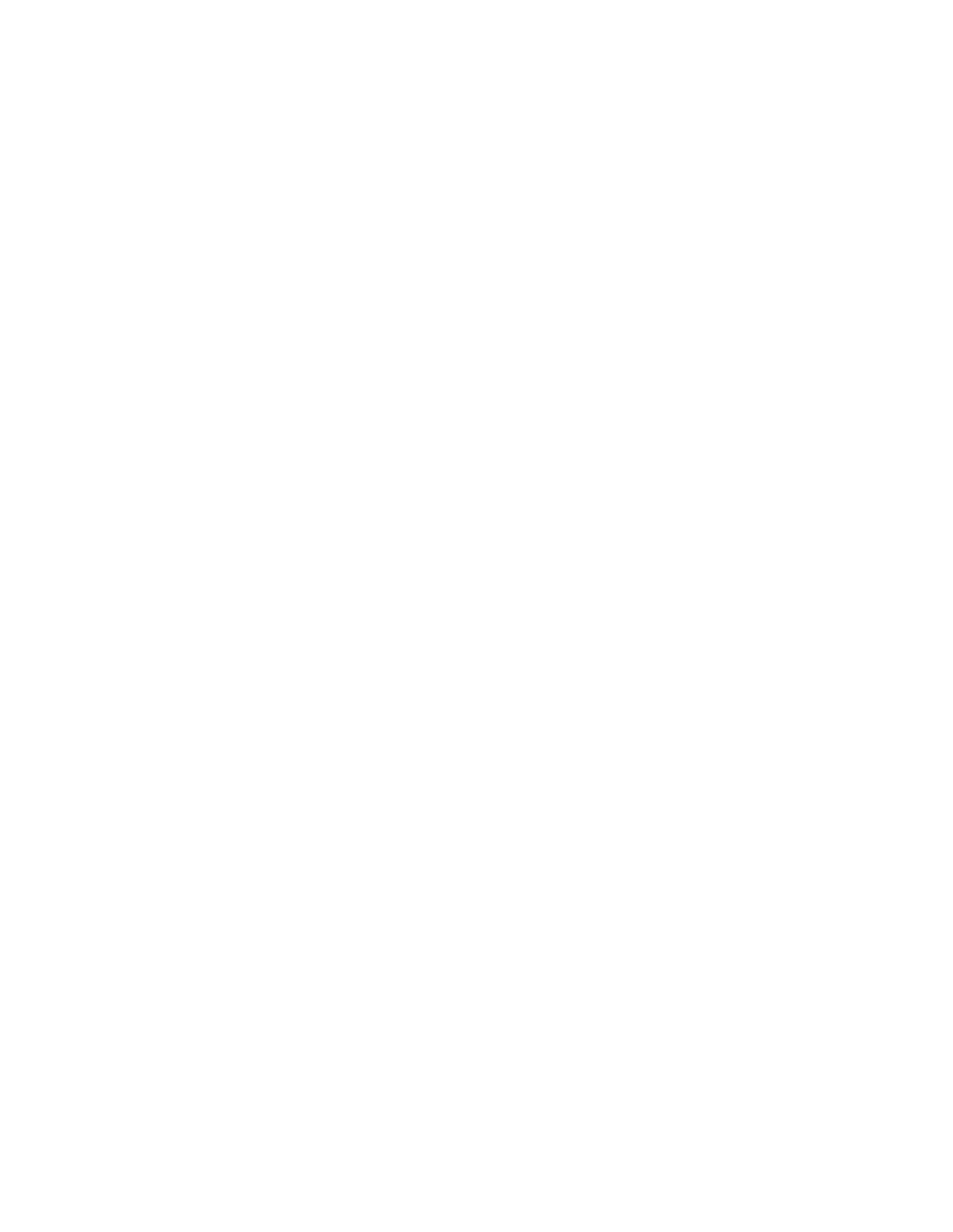## <span id="page-4-0"></span>**Overview**

 *"It ain't over till it's over."*  — Yogi Berra

During this critical period in the WTO negotiations, global civil society should not be lulled into complacency by gloomy media reports about the deadlock in the Doha Round negotiations. While agricultural and other important issues remain serious obstacles to a deal, negotiators continue to work non-stop and the broad contours of a possible agreement can be discerned. The decision whether to close a deal is a political one that will be made, as in past rounds, by a small group of powerful governments.

At the December 2005 Hong Kong ministerial meeting, developed countries forced through a controversial set of services demands that tilts the playing field against developing countries and defensively-minded negotiators — preparing the ground for a strong final push to expand the GATS.

If there is a breakthrough on agriculture, the pressure will rapidly intensify for a large package of GATS commitments, including new rules restricting domestic regulation. Even if a deal is not concluded by year-end, by forcing issues now and goading others into concessions, the GATS demandeurs may still succeed in shaping an eventual outcome that will favour them and their global services corporations.

This paper analyzes GATS proponents' pressure tactics in order to empower non-governmental organizations, elected representatives, developing countries and citizens to counter them.<sup>1</sup>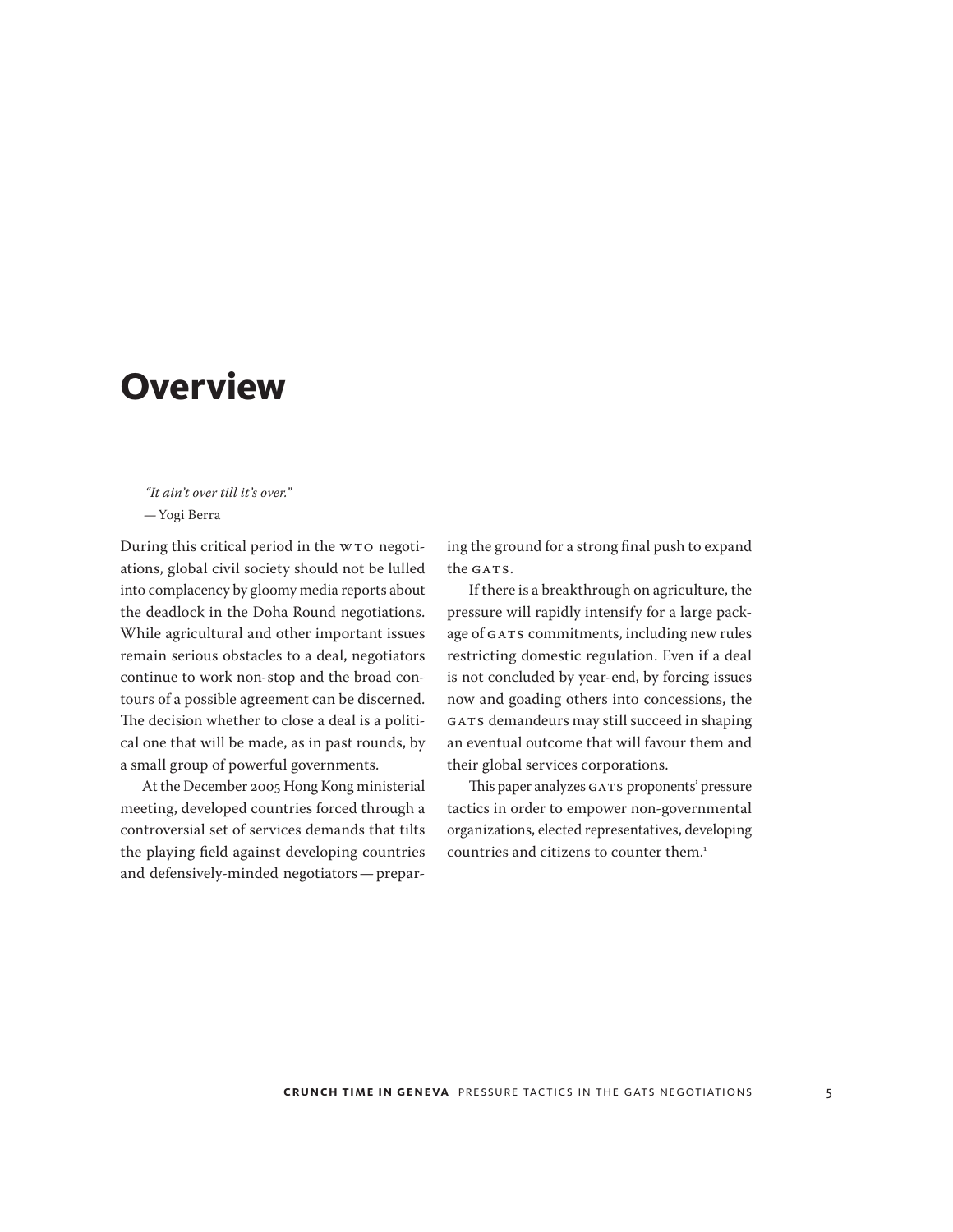## <span id="page-5-0"></span>1 **Introduction**

This is a decisive year for the Doha round negotiations. The expiry of U.S. fast-track negotiating authority in July 2007 sets an effective deadline of early 2007 for wrapping up the talks. If fasttrack expires before a deal can be struck, the conclusion of the Doha round would probably be delayed until at least 2009, after the next U.S. presidential elections. Pressure is now being exerted to conclude a deal, including a substantial services package, before this window closes at the end of 2006.

Serious divisions remain on a range of issues, particularly agriculture. Despite these obstacles, however, it would be unwise, especially for those outside the talks, to prejudge the outcome. Some NGOs, unions, elected representatives and other observers appear to have been lulled by media reports that the talks are deadlocked and the view that the Doha round is destined to founder. While such perspectives are defensible, the outcome of the talks is not yet clear, and jumping to conclusions is ill-advised.

By this stage in the talks, negotiators understand very well the nature of the obstacles to a deal, and the outer limits of their negotiating partners' flexibility on the key issues. The broad

contours of a potential deal are clear. Miscalculations and mistakes can still be made. But, to a large extent, the decision whether to close a deal is a political one. The key questions are: will the major players accept the particular deal that is taking shape and does that deal make political sense for them domestically?

The EU continues to push aggressively for an "ambitious result" in services and NAMA, but it is clear that India, Brazil and others will scale their NAMA and services offers to the EU's level of ambition in agriculture. Brazil has major agribusiness interests that dominate its negotiating strategy. Its government wants a deal, but it can not be bullied as in past rounds. India is currently a big question mark. The domestic costs and political repercussions of India agreeing to deeper market access in agriculture and NAMA may be too high and their offensive interests in services not enough to provide cover for the government.<sup>2</sup>

The biggest potential spoiler, however, is the United States. In April, the Bush administration decided to replace their USTR Rob Portman, an influential Washington powerbroker, with a senior bureaucrat with little political clout. Moreo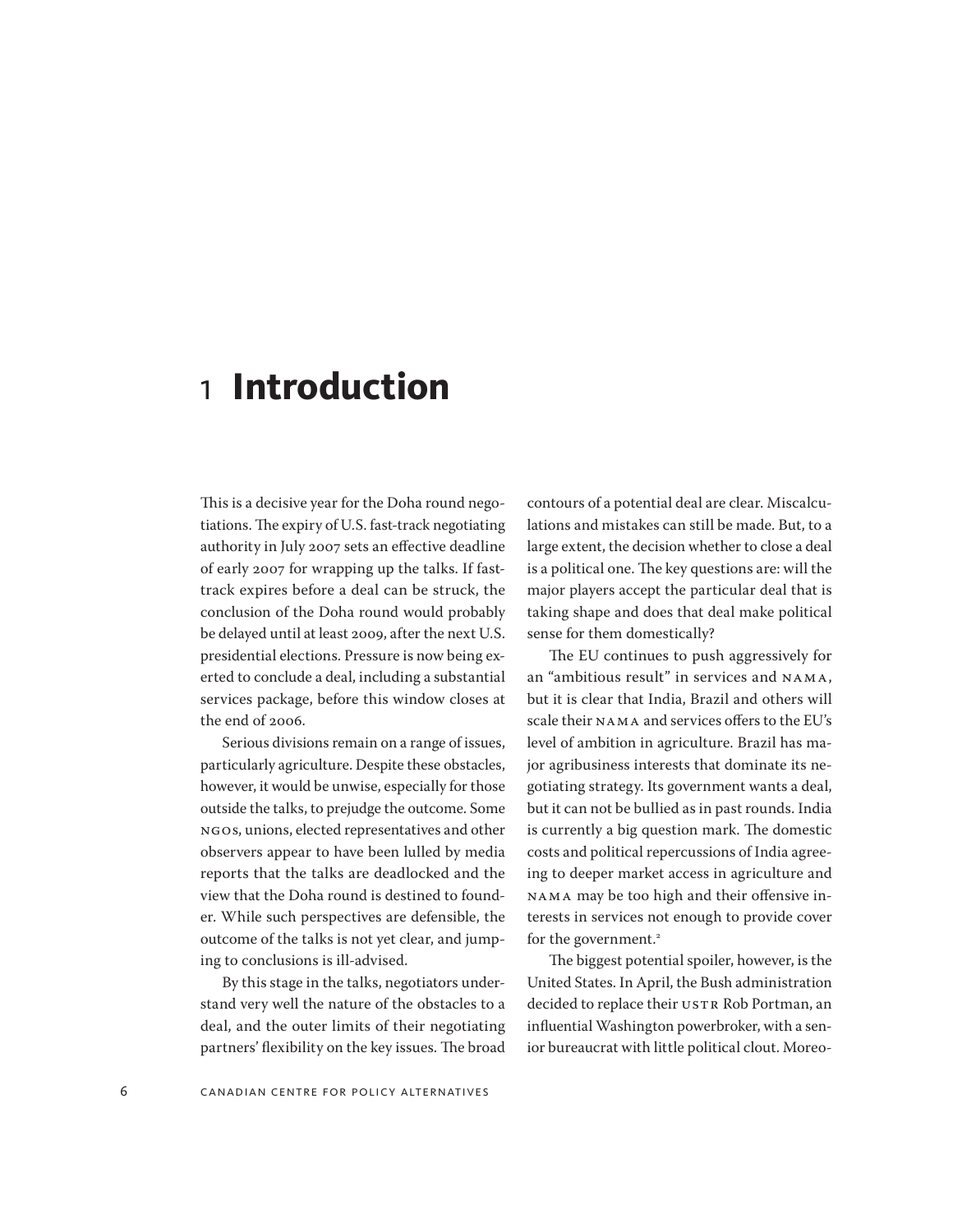ver, key Congressional Republicans have stated that they will fight a "minimalist deal". Charles Grassley, chair of the Senate Finance Committee, stated that he will not allow a minimalist deal to come before his committee and, if overruled, will fight it on the Senate floor. Bill Thomas, chair of the House Ways and Means committee, has publicly urged the administration to give up on the Doha round and pursue U.S. interests through bilateral trade deals. There is a degree of gamesmanship in this rhetoric. But the Bush administration is in disarray, trade is a controversial domestic issue, and Republicans fear Democratic inroads in upcoming elections. It is certainly possible that the administration could turn its back on a WTO deal that, while it would benefit their largest corporations over the long-term, is deemed not worth the domestic political aggravation.

Publicly, many WTO insiders express pessimism about the possibility of reaching a deal. Pessimism, however, even when well-grounded, can be part of a shrewd negotiating strategy. It diverts the attention of outsiders, giving negotiators a freer hand. It also ratchets up the pressure on defensively-minded governments, particularly when the U.S. and other demandeurs are threatening to exit and pursue their trade treaty objectives bilaterally.

While time is running out, it is still possible that a deal will be reached by the end of this year. There has been no breakthrough yet, but negotiators continue to work extremely hard in Geneva and in capitals, which they would not do if there was no possibility of meeting the end-ofyear deadline. All that can be confidently predicted is that, by next January, the outcome will be much clearer. Until then, those concerned with the potential negative impacts of a WTO deal should avoid complacency and redouble their efforts as negotiations intensify.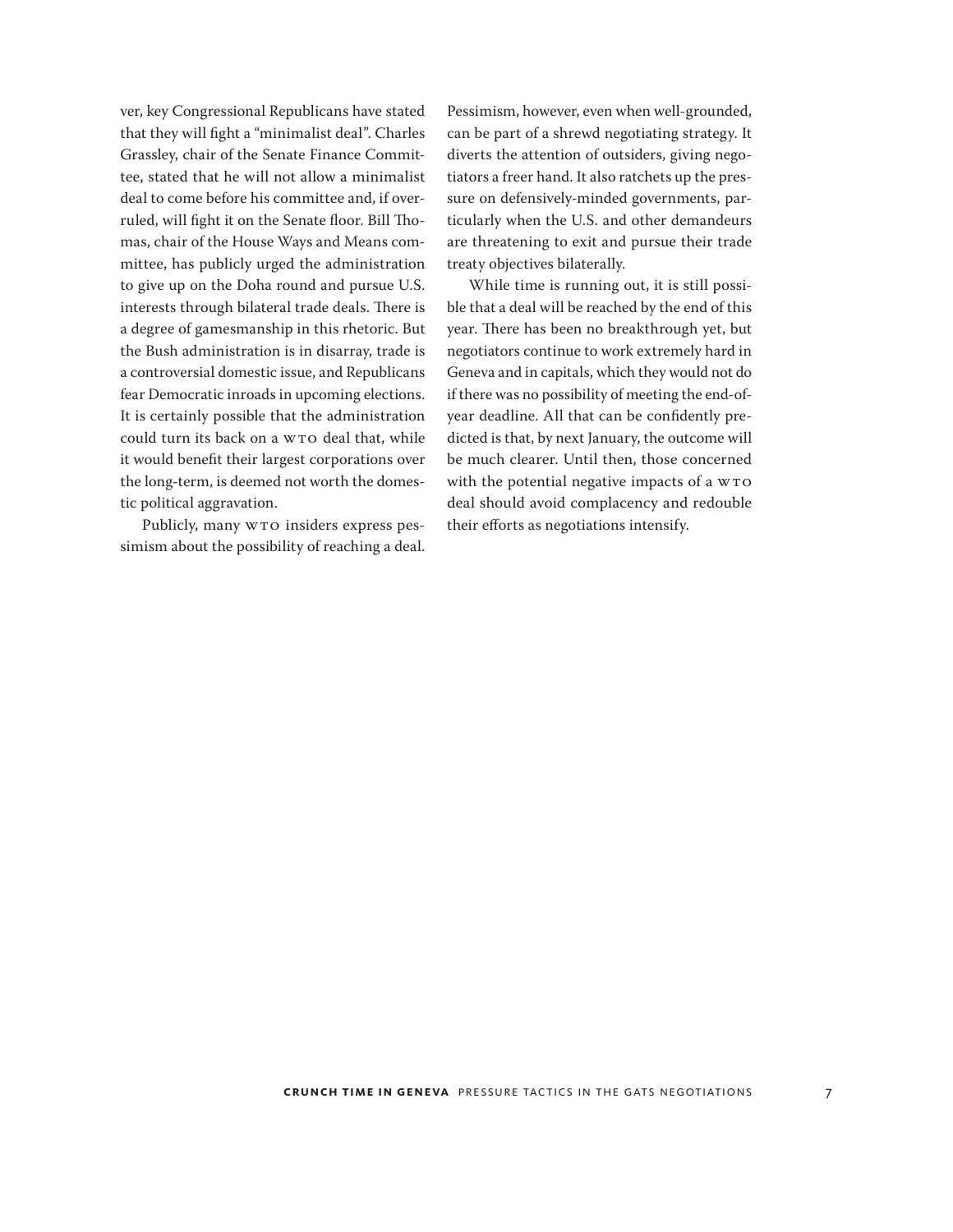## <span id="page-7-0"></span>2 **The GATS negotiations**

While the impasse over agriculture attracts the most media attention, services are also a major component of the Doha agenda. In the GATS negotiations, key demandeurs, urged on by global services corporations, are still pressing hard for ambitious results. Beyond agreeing to an end date for the elimination of agricultural export subsides, the WTO's sixth ministerial meeting in Hong Kong made minimal movement on agricultural and non-agricultural market access (NAMA) issues. By contrast, there were major developments in the mandate for the services negotiations.

At Hong Kong, GATS proponents were able, over the objections of a majority of developing countries, to ram through a controversial package of services demands. This package included a new negotiating model, various benchmarks and new timelines-setting the stage for an intensive new phase in the services negotiations.

Developed country negotiators, their allies, and global services corporations are striving to ensure that, if a breakthrough occurs in agriculture, part of the price for any such deal will be an ambitious package of GATS commitments, including new rules restricting domestic regulation. As a direct result of decisions taken at Hong Kong, those governments, especially developing country governments, wishing to limit new GATS commitments are now on the defensive on a playing field that has been tilted against them. The GATS demandeurs' agenda, however, continues to be hotly contested. In fact, their heavy-handed tactics at Hong Kong have provoked resistance and some unanticipated consequences that could frustrate their more excessive ambitions.

### 2.1 **Annex C: the Hong Kong services package**

The main proponents of GATS expansion (the Quad countries, global corporate lobby groups and their allies) undeniably won an important victory at Hong Kong. The demandeurs entered the meeting aiming to impose a highly controversial text, Annex C. While opponents succeeded in securing some specific changes that blunted the worst aspects of the services annex, the proponents generally carried the day. Annex C emerged from the meeting intact, providing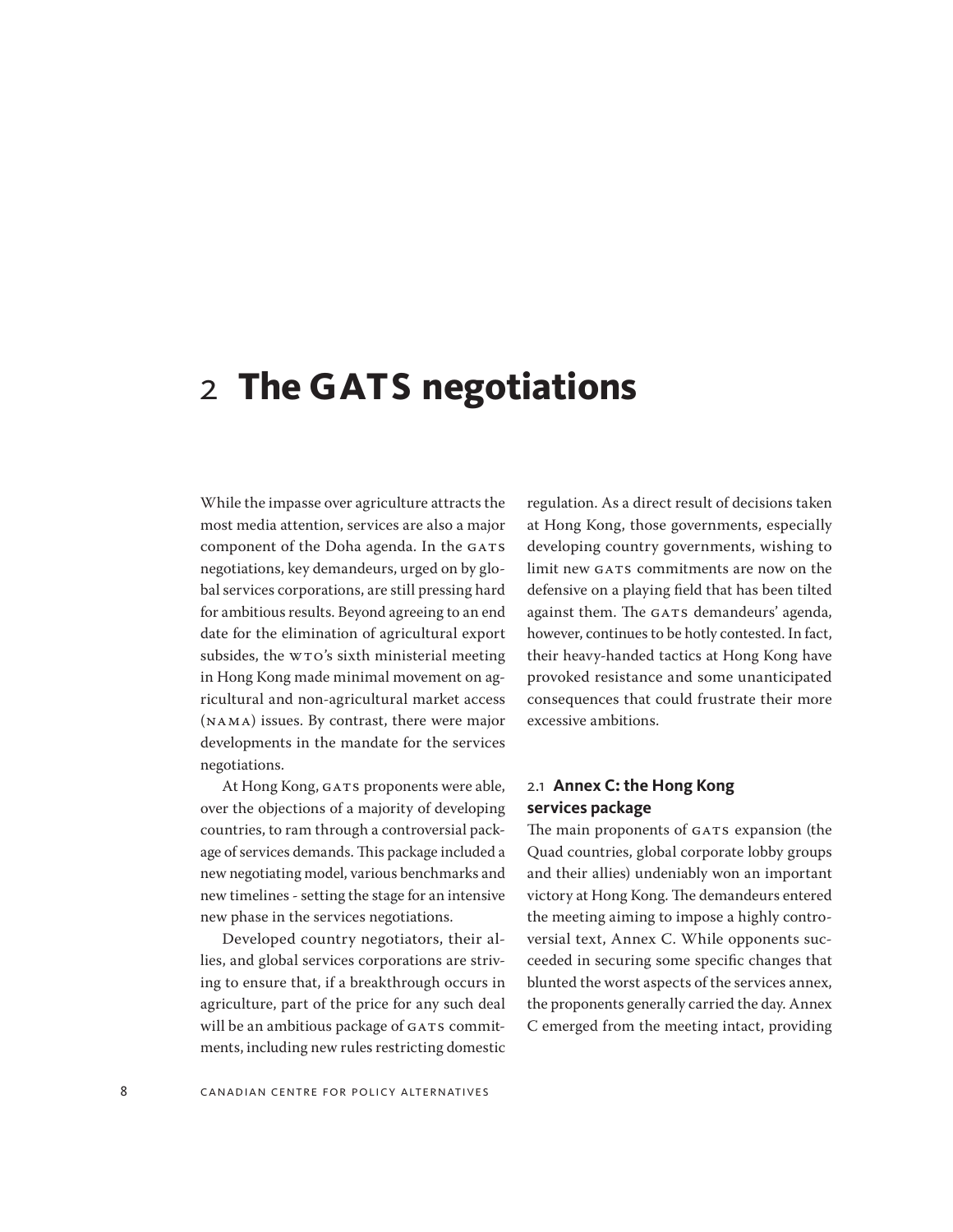a new impetus and mandate for the final phase of the services negotiations. <sup>3</sup>

Prior to Hong Kong, the draft services annex was strongly criticised by Least Developed Countries, the Africa Group, Caribbean countries, as well as individual governments including Brazil, Argentina, Guatemala, Uruguay, Venezuela, Dominican Republic, Thailand, Malaysia, Indonesia, and South Africa.4 At the insistence of many of these governments, the reference to Annex C in paragraph 21 of the draft declaration was bracketed, indicating disagreement, before the text was transmitted from Geneva to Hong Kong. As many developing country governments argued prior to and at Hong Kong, the text was highly prescriptive. It expanded, and arguably supplanted, GATS negotiating guidelines that had previously been agreed in 2001. By the end of the ministerial, the brackets had been removed, and the annex endorsed by ministers with only a few key changes.<sup>5</sup>

GATS proponents have successfully forced the pace of negotiations and are pushing for ambitious results within a very short time-frame. The new plurilateral request-offer negotiations were launched as planned at the end of February. The next round of revised offers are due on July 31, 2006. Final draft schedules of commitments must be submitted by October 31, 2006, so that the final, legally binding GATS schedules can be ready by year-end.

This paper discusses the key elements of the revamped, multi-pronged negotiating mandate emerging out of Hong Kong and the prospects for the final phase of services negotiations. The key elements of the ministerial declaration and Annex C that will shape the negotiations over the rest of the round are:

- 1. establishing various "benchmarks," including sectoral and modal objectives, designed to ensure high levels of increased GATS coverage;
- 2.mandating a new negotiating model, "plurilateral request-offer", that gives a more prominent role to the so-called Friends groups, sectoral alliances of the most aggressive GATS demandeurs;
- 3.providing a major impetus to the domestic regulation negotiations, which are now mandatory and have been de-linked from the other rule-making negotiations.

These tactics are meant to overwhelm defensively-minded negotiators with strong, multifaceted pressure. Such pressure may well succeed, as it did at Hong Kong — especially given the burden already being experienced by developing countries in other aspects of the talks.

In this push for ambitious GATS commitments, there has been almost no discussion of the negative impacts of GATS commitments on public services, public interest regulation, or the regulation of foreign investment for development purposes. The mandated assessment of the implications of existing GATS commitments has never occurred, despite long-standing developing country demands for a thorough evaluation before the treaty is expanded.

Nevertheless, the plurilateral methods and other devices may not work out as GATS proponents intend. While Hong Kong was clearly a win for the proponents of GATS expansion, it focused mainly on negotiating techniques, not substantive commitments. The outcome of the overall services negotiations, like that of the round itself, still remains open.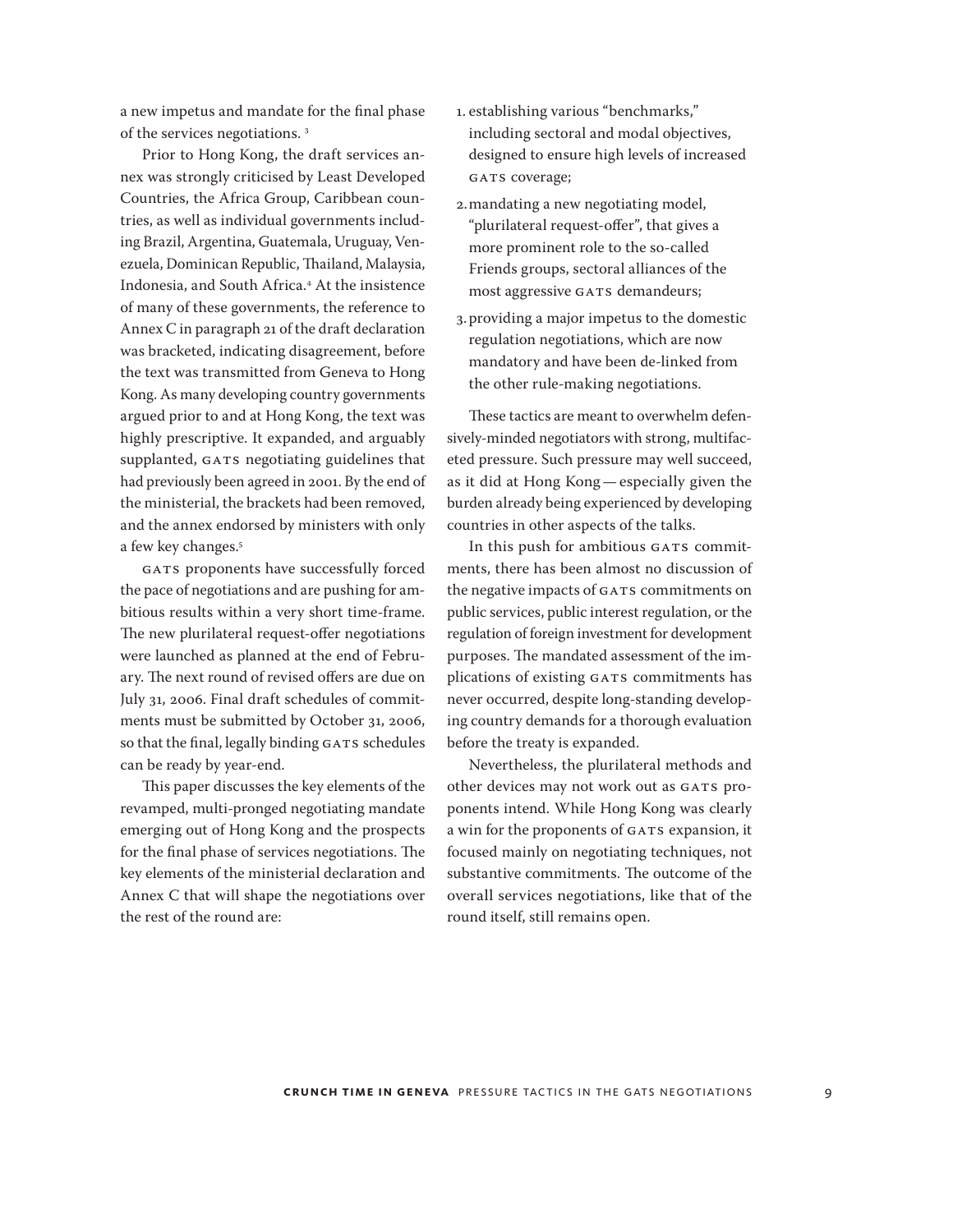## <span id="page-9-0"></span>3 **Benchmarks**

The pressure to accelerate the pace of the current GATS talks began during 2004 when developed country negotiators deliberately orchestrated a sense of crisis in the services talks.<sup>6</sup> They asserted, however implausibly, that the services talks were "lagging behind" other parts of the negotiations.7 The Quad explicitly linked concessions across the three pillars of the negotiations,<sup>8</sup> a position they had previously argued against. They also insisted, supported by India and a few other developing countries, on the completion of the negotiations on new rules restricting domestic regulation.9 Most significantly, the demandeurs began to push for so-called "benchmarks" to ensure ambitious results in the GATS negotiations.

Benchmarks refer to various targets set to ensure that the GATS negotiations result in ambitious levels of increased coverage.10 In plain language, benchmarks are negotiating techniques designed to coerce reluctant governments into making GATS commitments that they do not want to make.

Benchmarks, although they appeared to take some negotiators by surprise, are not a new idea. Previously known as "formula approaches," they have been advocated by the Organization for Economic Cooperation and Development (OECD) since the late 1990s. They were pushed by the Quad in the run-up to the 1999 Seattle ministerial, even before the current GATS negotiations began. A placeholder was later inserted in the negotiating modalities for the services negotiations agreed in 2001, which call for the bilateral request-offer approach "to be supplemented by plurilateral and multilateral approaches."

During the lead-up to Hong Kong, there were a flurry of benchmarking proposals tabled by the proponents of GATS expansion. These proposals all set targets that are meant to spur, and in certain cases compel, more far-reaching GATS commitments. These benchmark proposals have taken a variety of forms:

**Numerical:** for example, a country must commit a minimum number of sectors or sub-sectors;

**Qualitative:** governments must, for example, eliminate certain types of measures (such as foreign ownership limits or economics needs tests);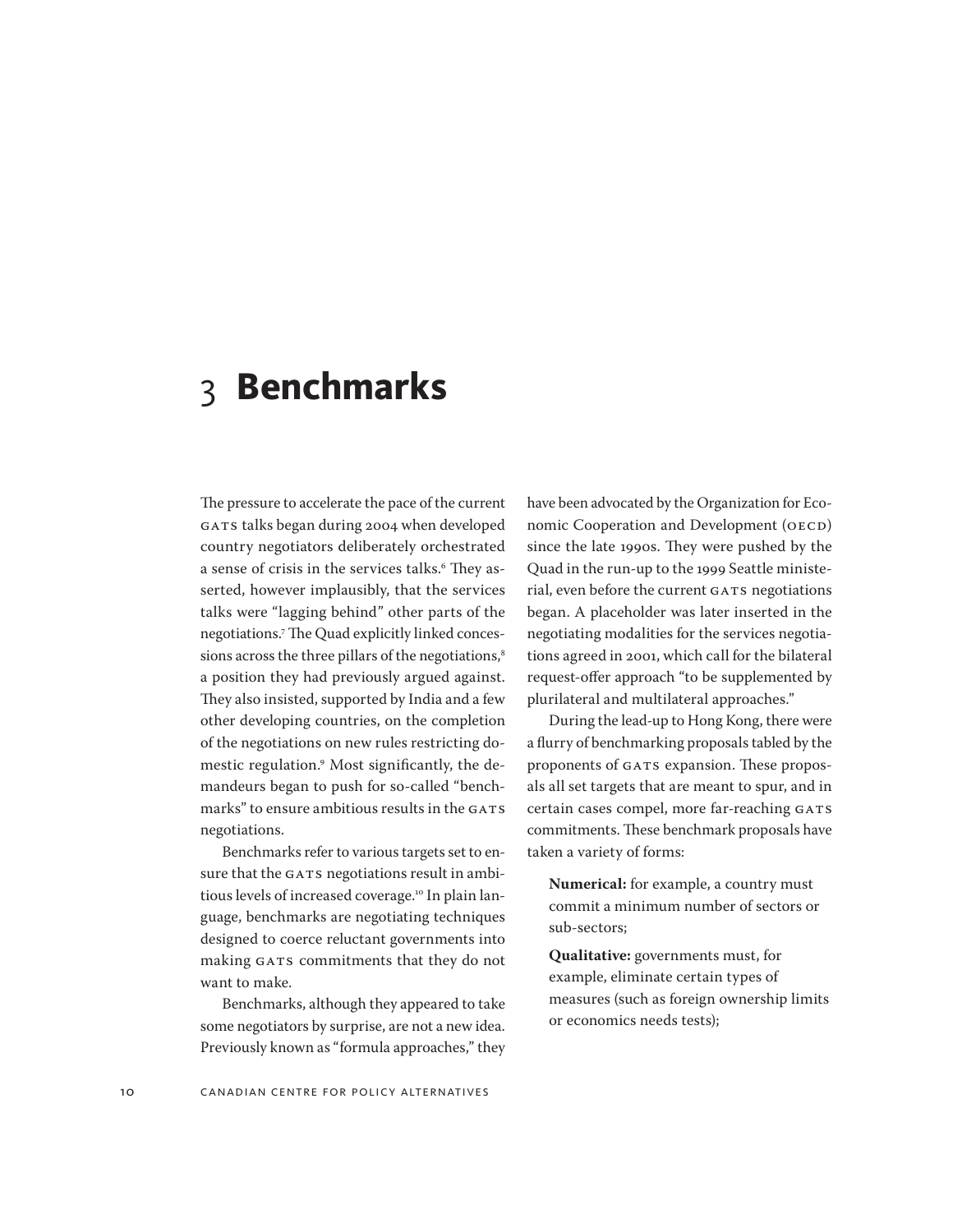**Horizontal:** governments must bind existing levels of liberalization across sectors or in certain modes of delivery;

**Sectoral:** model schedules or checklists that define "high-quality" commitments by sector.

These various proposals are cumulative and can be pursued simultaneously, deliberately multiplying pressures on more defensively-minded or cautious governments.

#### 3.1 **Numerical targets**

The European Commission (EC) has been the most aggressive champion of mandatory numerical targets. With brutal simplicity, it proposed that developed countries be required to make commitments in 139 of the 163 total sub-sectors and that developing countries must make commitments in 93 sub-sectors.<sup>11</sup>

The U.S. also supports numerical targets, although its position has been more nuanced than the European Commission's. Recognizing the depth of the opposition to mandatory numerical targets, the U.S. has instead proposed, and is independently developing, scoring methodologies to judge the quality to a country's GATS commitments.<sup>12</sup> It has left open the question as to whether these would be required or voluntary.

After coming under heavy fire from developing countries, a reference to numerical targets was dropped from Annex C of the ministerial declaration prior to the document being transmitted from Geneva to Hong Kong. This was an important tactical victory for developing countries, although mandatory numerical targets were simply sidelined in favour of other approaches.

Before the end of the negotiations, when they feel the timing is right, the demandeurs, led by the U.S. and the EC, may reach for a hammer to force others to make more sweeping GATS commitments. Numerical targets, even if they

are not formally compulsory, are well-suited to that role. It is important to remain on guard against them.

#### 3.2 **Qualitative benchmarks**

Qualitative benchmarks refer to non-numerical targets. Instead of simply counting commitments, a qualitative benchmark describes what is deemed to be a high-level commitment. This benchmark can then be used as a standard to judge the quality of offers or existing commitments.

For example, a commitment in financial services is not directly comparable to a commitment in transportation services, although in a simple numerical benchmarking exercise they would both carry the same weight. Similarly, other things being equal, a full commitment in mode 3 (commercial presence) would have far greater commercial and public policy impacts in a sector than full commitments in mode 2 (consumption abroad).

To address such concerns, and to ramp up the pressure for ambitious commitments, GATS demandeurs supplemented numerical targets with qualitative benchmarks — targets that aim to increase the quality, not just the number, of commitments.

A prominent example of qualitative benchmarking is the document "Sectoral and Modal Objectives As Identified by Members," referred to in Paragraph 2 of Annex C.<sup>13</sup> This document describes, by sector and mode, the most farreaching proposals for GATS commitments. Audaciously, while it purports to represent "an aggregate account of the aspirations of and ambitions of participants in this round of negotiations," it records only offensive interests, that is, demands for further GATS commitments. The many concerns expressed by member governments about the adverse implications of agreeing to such demands are simply not reflected. Consequently, far from capturing the aspirations of all participants, the document gives a one-sided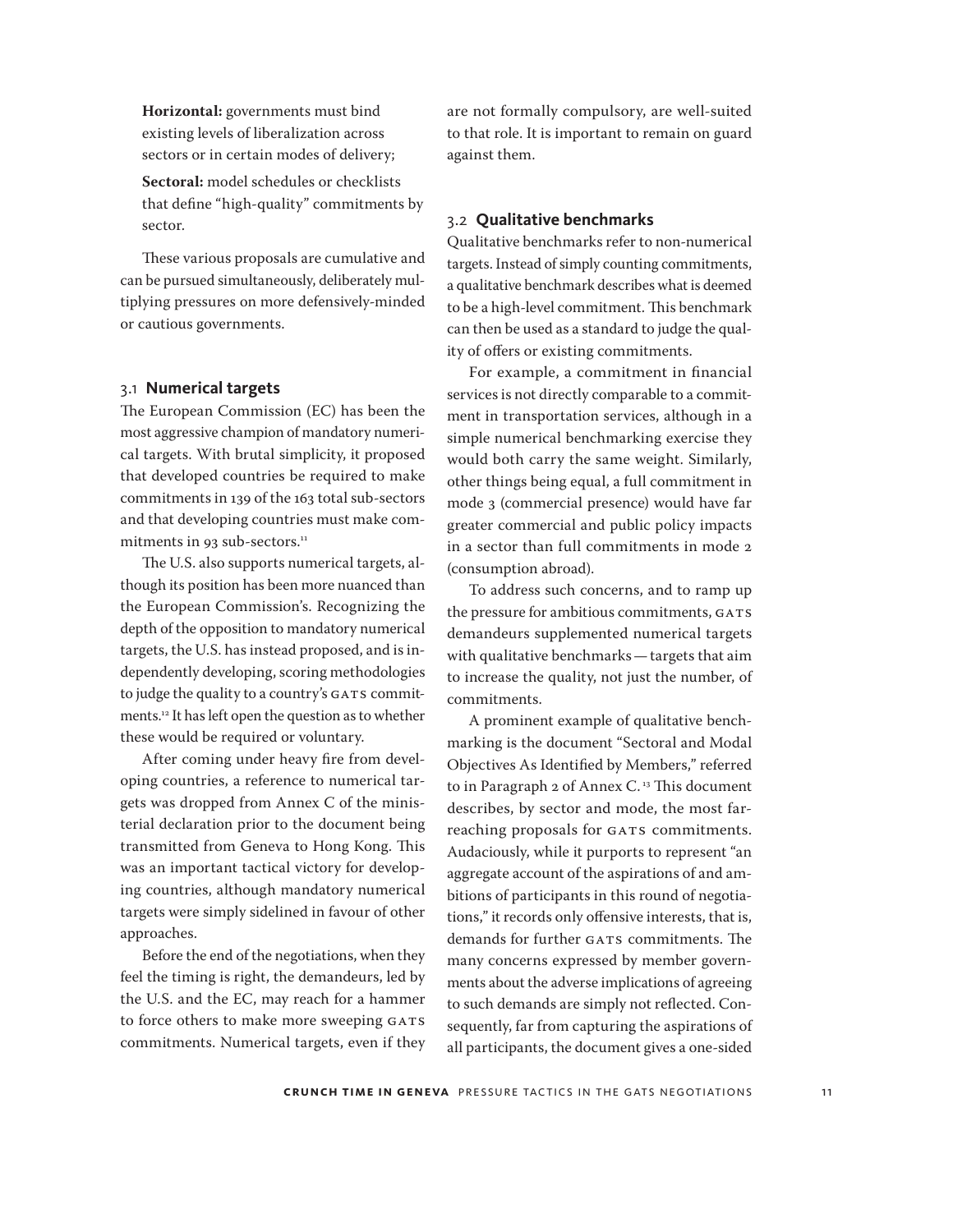and biased picture of the negotiations. It distorts the concept of "progressive liberalisation", discounting the diminishing flexibility afforded governments to proceed at the pace and with the precautions that they deem appropriate.

#### 3.3 **Horizontal benchmarks**

Horizontal benchmarks are qualitative benchmarks that apply across modes or sectors. These include blanket proscriptions of certain type of regulatory measures — for example, prohibiting economic needs tests — by mode or by sector.

This top-down approach seriously compromisesthe already limited flexibility in the GATS. One of the main selling points of the GATS, and an essential condition for many developing countries originally signing on, was the ability to schedule limitations (or country-specific exceptions) for non-conforming measures, even in those sectors or sub-sectors where GATS commitments were made. Modal benchmarks, by aiming to eliminate broad classes of government measures, would curtail this flexibility.

Paragraph 1 of Annex C states "that Members should be guided, to the maximum extent possible, by the following objectives in making their new and improved commitments:

#### **"Mode 1**

- (i) commitments at existing levels of market access on a non-discriminatory basis across sectors of interest to Members
- (ii)removal of existing requirements of commercial presence

#### **Mode 2**

- (i) commitments at existing levels of market access on a non-discriminatory basis across sectors of interest to Members
- (ii)commitments on mode 2 where commitments on mode 1 exist

#### **Mode 3**

(i) commitments on enhanced levels of foreign equity participation

- (ii)removal or substantial reduction of economic needs tests
- (iii) commitments allowing greater flexibility on the types of legal entity permitted

#### **Mode 4**

- (i) new or improved commitments on the categories of Contractual Services Suppliers, Independent Professionals and Others, de-linked from commercial presence, to reflect *inter alia*: —removal or substantial reduction of economic needs tests —indication of prescribed duration of stay
- (ii)new or improved commitments on the categories of Intra-corporate Transferees and Business Visitors, to reflect *inter alia*: —removal or substantial reduction of economic needs tests

and possibility of renewal, if any

—indication of prescribed duration of stay and possibility of renewal, if any…"14

These benchmarks are most stringent for Modes 1 (cross-border trade) and 2 (consumption abroad). They aim to bind existing levels of market access across the board and to eliminate certain types of regulatory measures entirely. For example, the elimination of all commercial presence requirements for mode 1 would mean that service providers would be free to sell services in a given market entirely from outside the national territory, without having to establish any local presence.

This top-down injunction will likely prove controversial, and possibly untenable, even in developed countries. For example, U.S. regulations do not allow foreign institutions to sell securities on a cross-border basis. They require a commercial presence in the U.S., a requirement that many consumer groups support as an important safeguard for consumer rights. This feature of the U.S. regulatory system is unlikely to change as a result of the GATS, and will make it very difficult for the U.S. itself to fully imple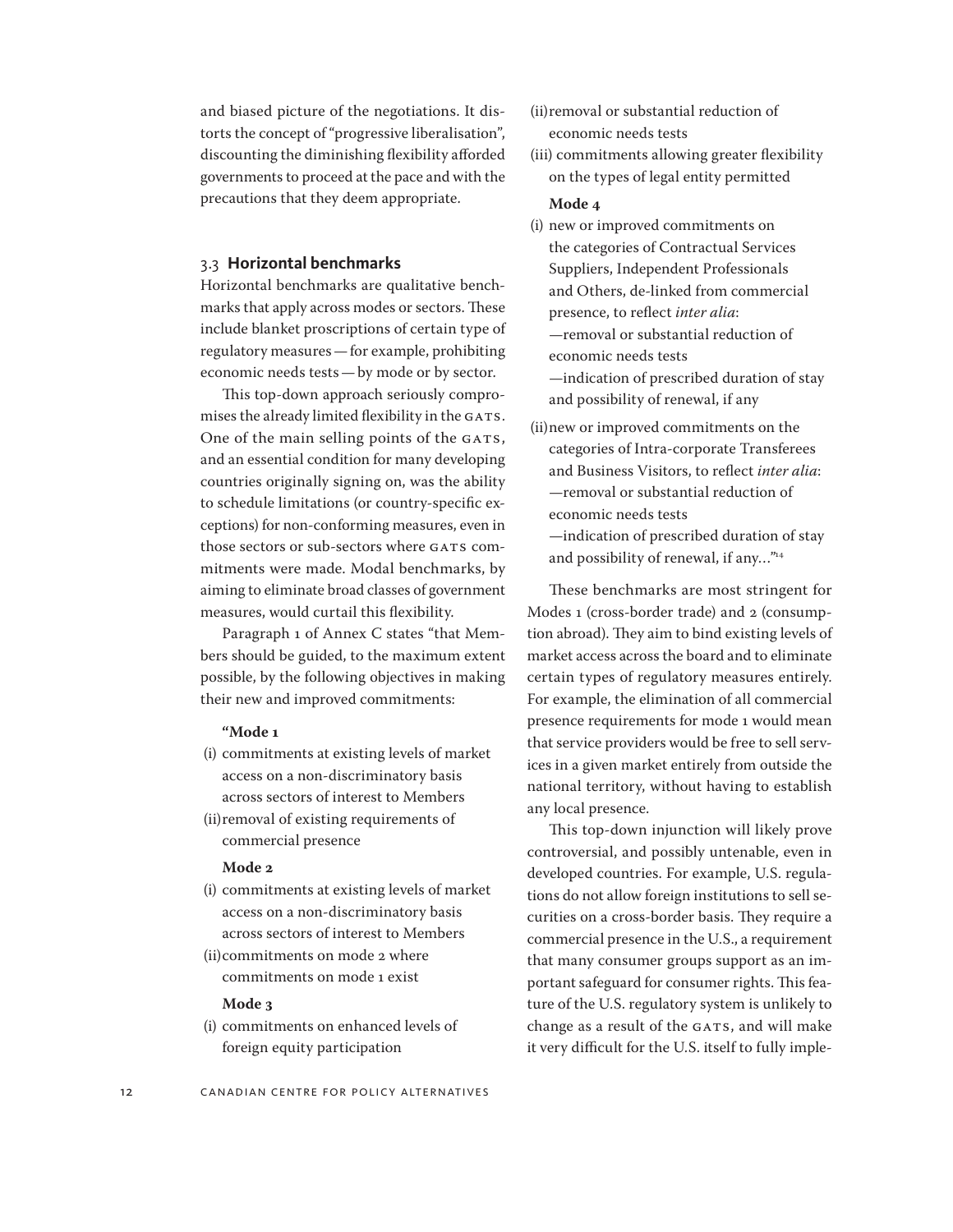ment the modal objectives articulated in the Hong Kong declaration.<sup>15</sup>

Nevertheless, at the Hong Kong ministerial the U.S., with support from the EC, pushed to toughen the mode 3 benchmarks by demanding language requiring "the removal or substantial reduction" of limitations on foreign equity. Developing countries successfully deflected this pressure by linking any toughening of the demands in mode 3 to stronger language on mode 4, a demand that the U.S., for domestic political reasons, was not able to accommodate.

#### 3.4 **Sectoral benchmarks**

Sectoral benchmarks are techniques to define "high-quality" commitments by sector. These could include "model schedules" or "checklists" that specify the key elements of a sectoral commitment.

Sectoral commitments can also be designed to include customised deregulatory obligations that go beyond simply national treatment and market access commitments. The 1997 Telecommunications Reference Paper is the most frequently cited model for such initiatives. The 1997 Financial Services Understanding (FSU) also includes "GATS-plus" commitments that apply exclusively to the financial services sector (for example, while government procurement is generally excluded from the GATS, the

FSU covers government procurement of financial services).

Sectoral approaches have been driven primarily by the so-called "Friends groups." The Friends are informal, ad hoc, industry–driven groupings of supporters of increased liberalisation in key sectors. The "friends" designation is specious. The Friends of Audio-visual services, for example, includes the U.S., Mexico, Hong Kong, China and Taiwan, a small group of countries that have been implacable foes of policies to protect and promote cultural diversity. As of December, 2005 there were at least fourteen Friends groups (chairs are indicated in brackets): Air Transport (New Zealand), Audiovisual (Chinese Taipei), Computer (Chile), Construction (Japan), Education (New Zealand), Energy (EC), Environment (EC), Financial (Canada), Legal (Australia), Logistic (Switzerland), Maritime (Japan), Mode 3 (Switzerland), Mode 4 (Canada), Express Delivery (U.S.) and Telecommunications (Singapore).

The plurilateral requests launched at Hong Kong are, in essence, a sophisticated effort to fully define sectoral benchmarks. With the new Hong Kong mandate for plurilateral requests, the Friends groups are now playing a central and formal role in the negotiations. It is to the plurilateral request-offer process that this paper now turns.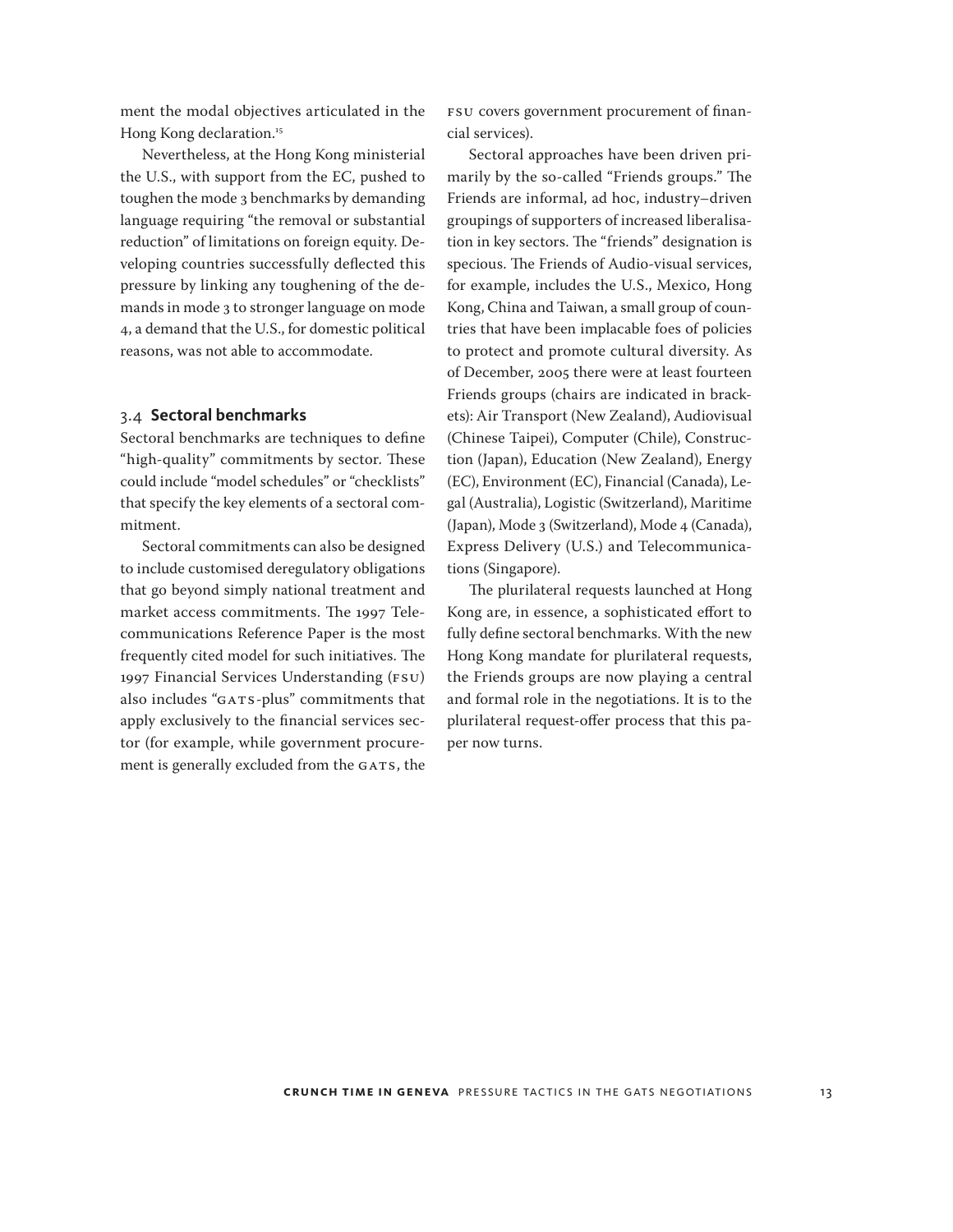## <span id="page-13-0"></span>4 **Plurilateral request-offer**

The most significant outcome of the Hong Kong ministerial and the centrepiece of the push to expand GATS coverage was the mandate to proceed with plurilateral request-offer negotiations. Annex C of the Ministerial Declaration stated that "in addition to bilateral negotiations, we agree that the request-offer negotiations should also be pursued on a plurilateral basis."<sup>16</sup> This process makes it easier to force significant services concessions as part of an overall Doha Round package. Although mandatory numerical targets were beaten back in the lead-up to Hong Kong, the plurilateral requests will facilitate brokering and arm-twisting.

Plurilateral requests simply refer to group requests — requests made collectively by demandeur governments — to another target group of governments. This new negotiating tactic reflects the view of the GATS demandeurs that the traditional bilateral request-offer approach, where individual governments make requests individually of other governments and negotiate bilaterally, was not generating sufficient momentum towards an ambitious result.

Under the terms of the initial draft services annex, participation in these plurilateral negotiations would have been compulsory. Strong opposition from the G-90 and the African Caribbean Pacific (ACP) countries succeeded in modifying Annex C to read that member governments "shall consider" such requests. In practical terms, however, this wording change probably made little difference. GATS proponents secured their main objective of launching the plurilateral process.

The plurilateral request-offer negotiations are meant to supplement, not replace, the traditional bilateral request-offer methods. Instead of facing demandeur countries one-on-one as in the bilateral request-offer process, targeted countries now will also face groups of powerful countries, the most aggressive demandeurs in any particular sector. The plurilateral process will define a common set, or floor, of commitments that would apply to a critical mass of target countries. The key demandeurs can then pursue these commitments both plurilaterally and bilaterally.

The plurilateral request-offer process is now well underway. A total of 21 plurilateral requests were circulated on or shortly after the February 28, 2006 deadline stipulated in Annex C. During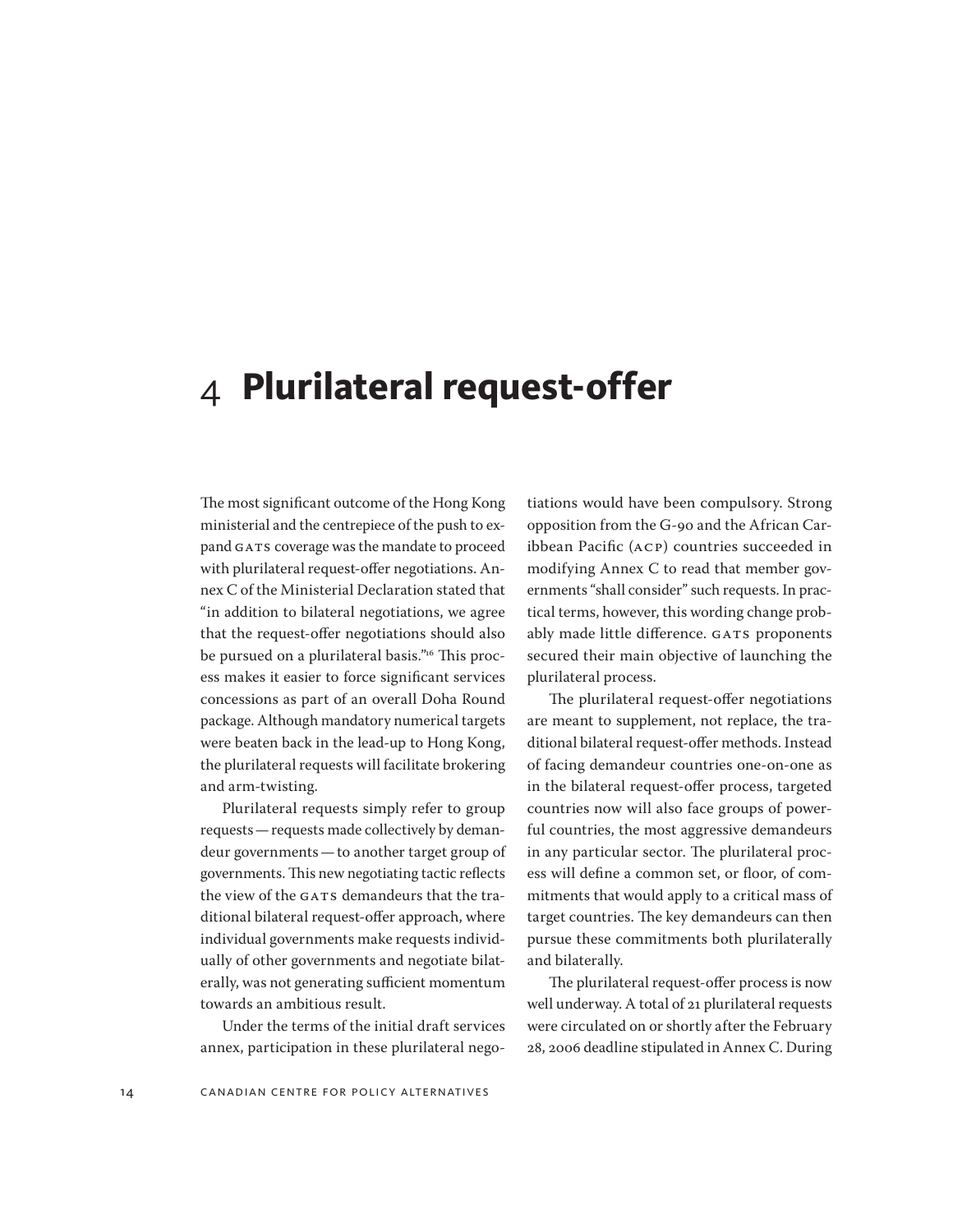the May 2006 services cluster, this list was pared down to 15 active plurilateral requests.

The new plurilateral approaches have resulted in the negotiations being re-organised mainly along sectoral lines. The requests target 13 key sectors: architectural and engineering services, and audiovisual, computer-related, construction, distribution, education, energy, environmental, express delivery and postal, financial, logistics, maritime transport, and telecommunications services. In addition, two cross-cutting modal requests pertaining to mode 4 and cross-border supply are under negotiation.

The primary targets of the group requests are the largest developing countries: Indonesia, Malaysia, the Philippines, Thailand, Argentina, Brazil, China, India, and South Africa. While the list of targeted countries has been kept secret, Geneva sources indicate that these are the countries named most frequently in the group requests.

On the other side of the ledger, as expected, the demandeurs are comprised mostly of a relatively small group of about a dozen OECD countries (counting the EU as one). The most active demandeur governments are: Australia, Canada, EC, Hong Kong, Japan, Korea, Mexico, New Zealand, Norway, Taiwan, Singapore, Switzerland and the United States. Chile participated in 2 of the first 8 requests, while 10 other governments joined in only 1 of the first 8 requests.<sup>17</sup>

The largest developing countries and the OECD bloc account for the vast bulk of global economic activity within the targeted sectors. For example, in telecommunications services, the largest 17 countries in the world (those with revenues over \$5 U.S. billion annually) account for nearly 92% of global revenues in the sector. The next largest 20 countries (those with annual revenues of \$1-5 billion U.S. annually) account for nearly 5% of global revenues. The remaining three-quarters of WTO members account for just 3% of global revenues. This concentration of services activity is typical of other sectors.

While the dynamics of the GATS talks are frequently cast in north-south terms, it is important to recognize that GATS demandeurs and their corporate sectors are also aiming to further open up markets within developed countries. To this end, all the interested parties making GATS collective requests are themselves deemed to be recipients of their own plurilateral requests.<sup>18</sup> Moreover, developed countries have targeted primarily other developed countries with a number of their plurilateral requests, notably audio-visual and maritime transport.

While the governments participating in collective requests are not, strictly speaking, legally bound to adhere to them themselves, there is a strong expectation that their own offers will at least match the level they are demanding of others. As a result, the pressure tactics employed against others may rebound on demandeurs' own sensitive sectors and policy measures.<sup>19</sup>

This is not an accident or an oversight. It ensures that multinational services corporations will be the clear winners, both in their home markets and abroad. The aim of the plurilateral requests is to force the governments of all countries, target and demandeur alike, to negotiate over exceptions for particular government measures within a dictated sectoral framework. This process curbs government regulatory authority, constricts public services, and shifts the balance of power away from democratically elected governments to multinational corporations.

Even though smaller developing and least developing countries have not been targeted directly in the plurilateral requests, they could still be profoundly affected by these negotiations. Many will be pressed to adopt the substance of the plurilateral requests through bilateral discussions. Even for those that manage to resist immediate pressures to make extensive GATS commitments, the template will be set. The sectoral outcomes in the GATS negotiations could become the de facto global standards for services regulation for the foreseeable future, just as the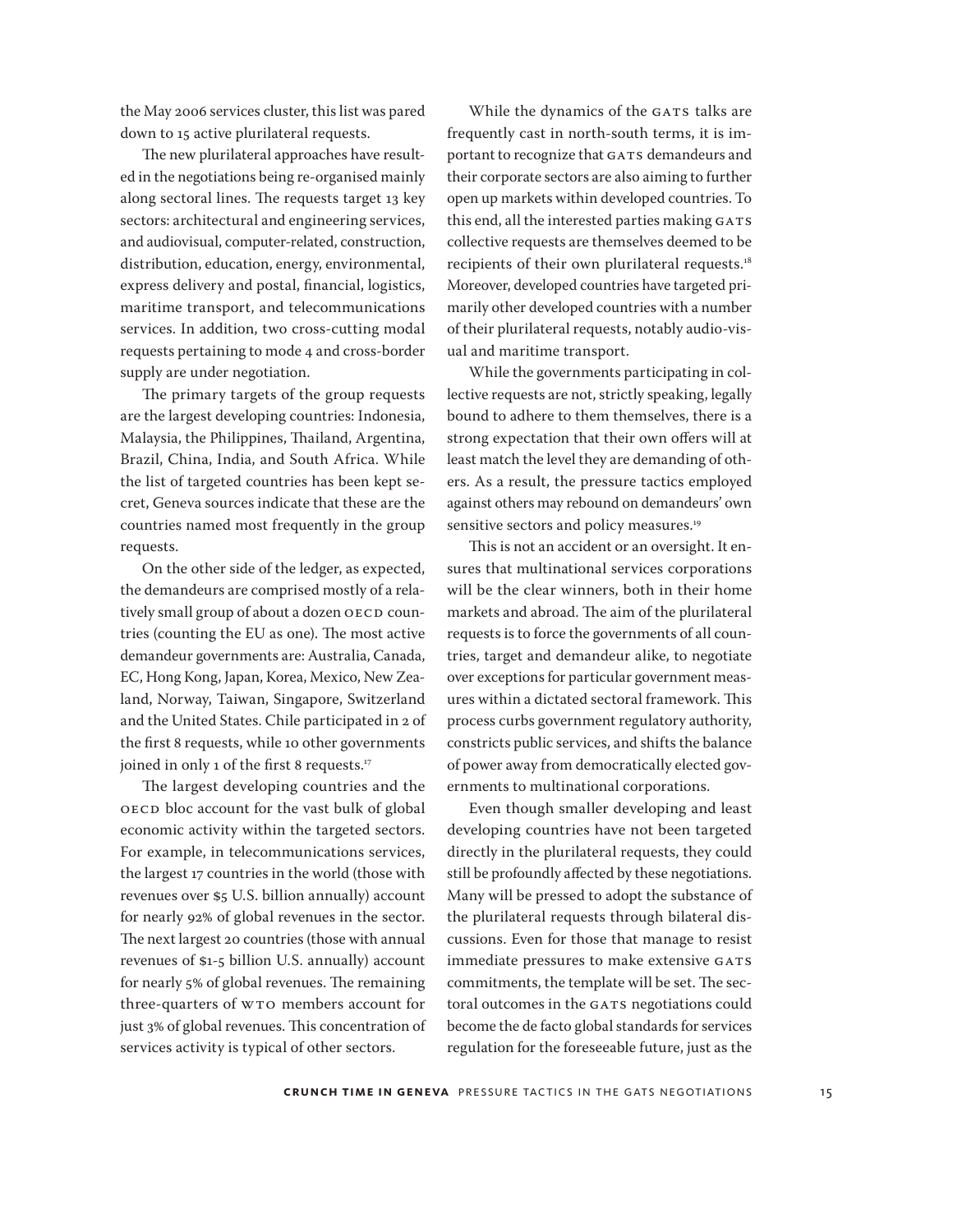Telecommunications Reference Paper, and the GATS Financial Services Annex and the Financial Services Understanding, already shape global regulation of these critical service sectors.

While far-reaching in intent, the plurilateral request-offer process has set off certain countervailing forces that may limit its ultimate effect.

The plurilateral requests are less extensive than some demandeurs would like because their formulation required pre-negotiation among the sponsors. The demandeurs had to scale back the ambition of the requests, because not all of them were willing to abide by full commitments. For example, as already noted, the U.S., a key demandeur on financial services, does not allow crossborder provision of financial services without a commercial presence within the U.S. This fact complicated the formulation of the financial services collective request. Other key participants also found themselves in the position of demanding of others what they were not prepared to commit themselves. For example, Canada — a sponsor of the telecommunications request — does not allow majority foreign control of telecoms companies, even though the collective request it helped formulate demands that foreign majority control be permitted. The hypocrisy of this stance was not lost on the recipients.

Another unintended consequence of the plurilateral process is that the key demands of GATS proponents are now more out in the open. With the exception of the EC requests, which were leaked in 2002, bilateral requests have mainly been kept secret. But the recent plurilateral requests were leaked almost immediately after being circulated in Geneva. Heightened public and NGO scrutiny may check the demandeurs. There are also indications that the group nature of requests has encouraged defensively-minded governments to work more closely together to respond to the requests more assertively than previously.

In general, the plurilateral requests, while far-reaching, are less ambitious than the previous bilateral requests. This is not surprising since the bilateral requests, taken cumulatively, aimed at virtually full GATS coverage of nearly every sector and the elimination of almost all existing limitations. There was an effort within the Friends groups to be realistic in their ambitions for the plurilateral process, that is, to formulate targets that could actually be attained in this round of negotiations.

What the plurilateral requests lost in scope, however, was made up for in the power and force of those behind the requests. The majority of plurilateral requests are sponsored by the biggest countries in the WTO and driven by the corporate interests of the demandeur countries. This puts target governments in a difficult, defensive position. The Friends groups, having brokered collective requests among themselves, will now try to put them forward to the broader WTO membership on a "take-it-or-leave it" basis. The European Commission, in particular, has made clear that an ambitious result in the services negotiations is a prerequisite for it to deliver on agricultural issues, and hence for the conclusion of the overall Doha Round.

The plurilateral process, when combined with the bilateral request-offer process, could whipsaw target countries. The Hong Kong declaration states that bilateral request-offers should remain the main method of negotiations. At the ministerial meeting, this was widely viewed as positive for developing countries. Demandeur countries, however, will attempt to use both processes in tandem to extract maximum concessions. For example, the U.S. and the EC have already begun to assert that the plurilateral request-offer process is not sufficient. They will doubtless use bilateral negotiations to ensure their key plurilateral demands are met. In practice, the group requests will serve as a new floor for expected GATS commitments in each sector.

In the high-level sessions where any final, overall WTO deal will be brokered, the U.S. and the EC can now more readily and precisely articu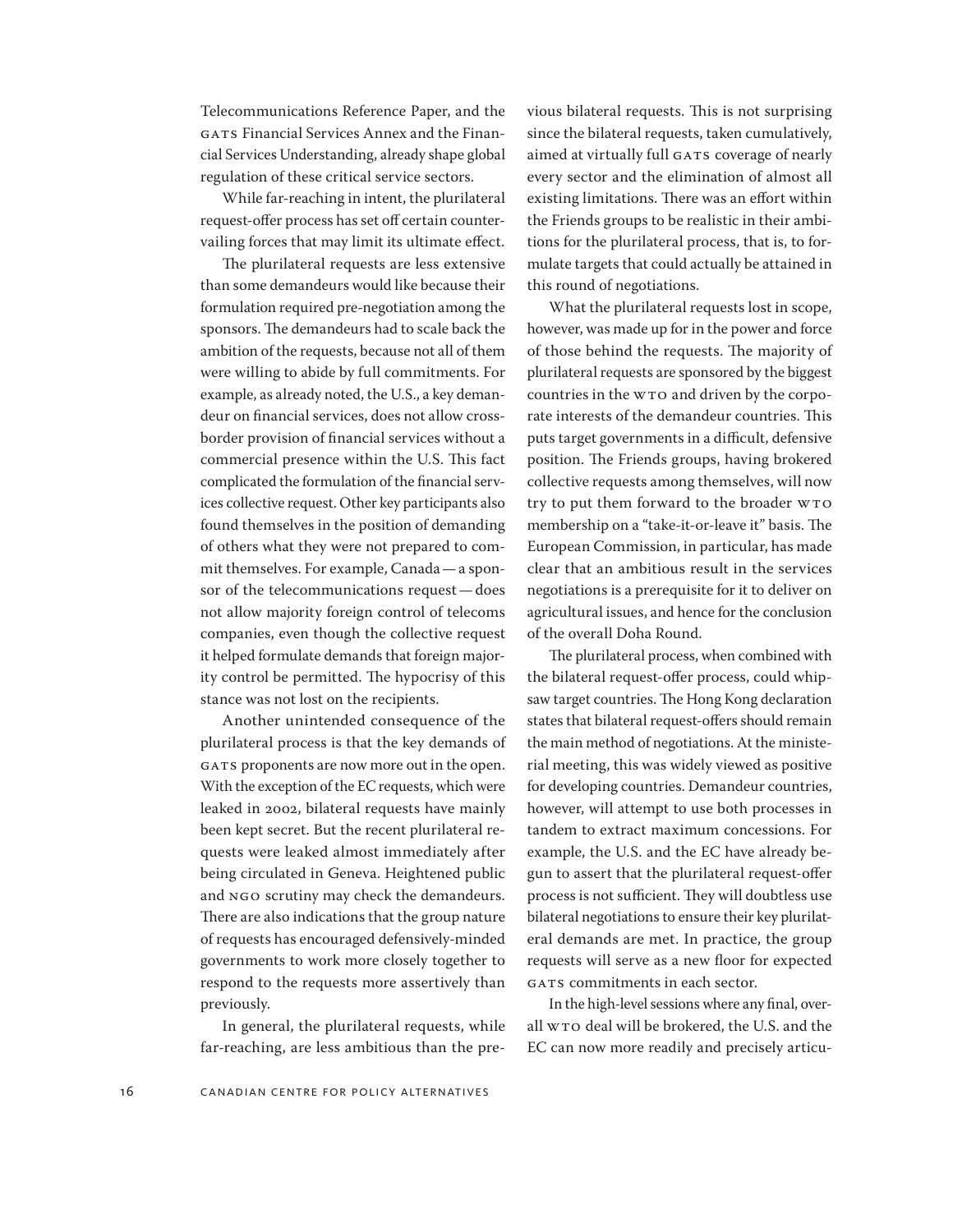late their bottom-line for an acceptable outcome in services. They can now insist that ministers from key governments — such as Brazil, south east Asian countries, and South Africa — accept the plurilateral requests in a definite number of key sectors as a *sine qua non* for an overall deal. If a breakthrough on agricultural and NAMA modalities occurs, the GATS demandeurs hope that the momentum for an ambitious services package would be unstoppable.

The big powers can now also more easily define a critical mass of services commitments by toting up all countries' agreement to the plurilateral requests. They can now set their own informal numerical benchmarks for an acceptable services outcome, a calculation that was much more difficult to make and to communicate under the more decentralized bilateral request-offer approach. These informal quantitative benchmarks will also make it easier to go over the heads of services negotiators and diplomats to ministers who may be less aware of their countries' defensive concerns and far less knowledgeable about the risks inherent in GATS commitments.

In short, the plurilateral request-offer process has, as intended, simplified the linkage of services concessions to movement in the other pillars of a Doha package. It has also facilitated the arm-twisting by big powers which has been the staple of past trade rounds. While this procedural maneuver has not yet delivered substantive results, it has shifted the balance of forces further in favour of those seeking a substantial package of GATS concessions.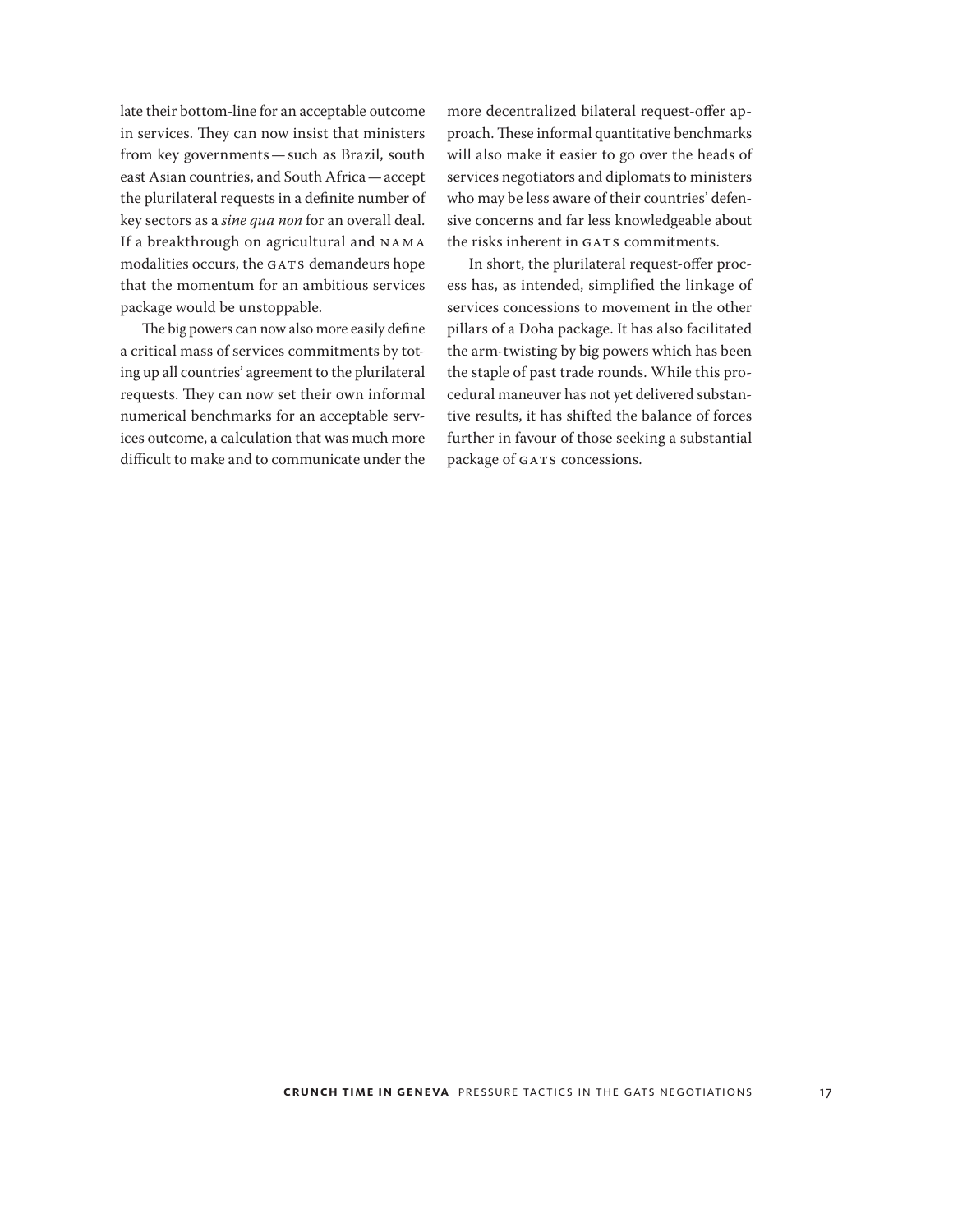## <span id="page-17-0"></span>5 **Domestic regulation**

The Hong Kong ministerial jump-started another critical GATS issue: the negotiation of new rules restricting "domestic regulation." The proposed new rules would restrict laws and regulations, at all levels of government, even when they don't discriminate against or between foreign investors. Such restrictions would seriously curtail governments' right to regulate and weaken governments' ability to protect the public.

GATS Article VI:4 specifies that Members shall develop any "necessary disciplines" to ensure that "measures relating to qualification requirements and procedures, technical standards and licensing procedures do not constitute unnecessary barriers to trade in services."

Without WTO ministers debating whether or not such disciplines are in fact "necessary," the Hong Kong declaration mandated that these controversial negotiations be concluded and legal text developed by the end of 2006:

"Members shall develop disciplines on domestic regulation pursuant to the mandate under Article VI:4 of the GATS before the end of the current round of negotiations. We call upon Members to develop text for adoption."20

Significantly, the ministerial decree made the domestic regulation negotiations part of the Doha Development Agenda's "single undertaking", meaning that they must be concluded as part of the current round. Consequently, these new restrictions on domestic regulation would form part of any WTO deal this year. Even if no WTO deal can be concluded by the end of the year the decisions currently being made about the text of these restrictions could still shape global and local services regulation for decades to come.

The scope of the Article VI:4 restrictions — measures relating to qualification requirements and procedures, technical standards and licensing procedures — is extremely broad. Trade officials often try to convey the impression that the domestic regulation talks deal only with matters affecting professional licensing. But many other types of equally important governmental measures and regulatory authority would be covered by the planned restrictions. For example, *licensing requirements* includes not only professional licensing, but also broadcast licenses, university accreditation, licensing of facilities for clinics, hospitals and laboratories, waste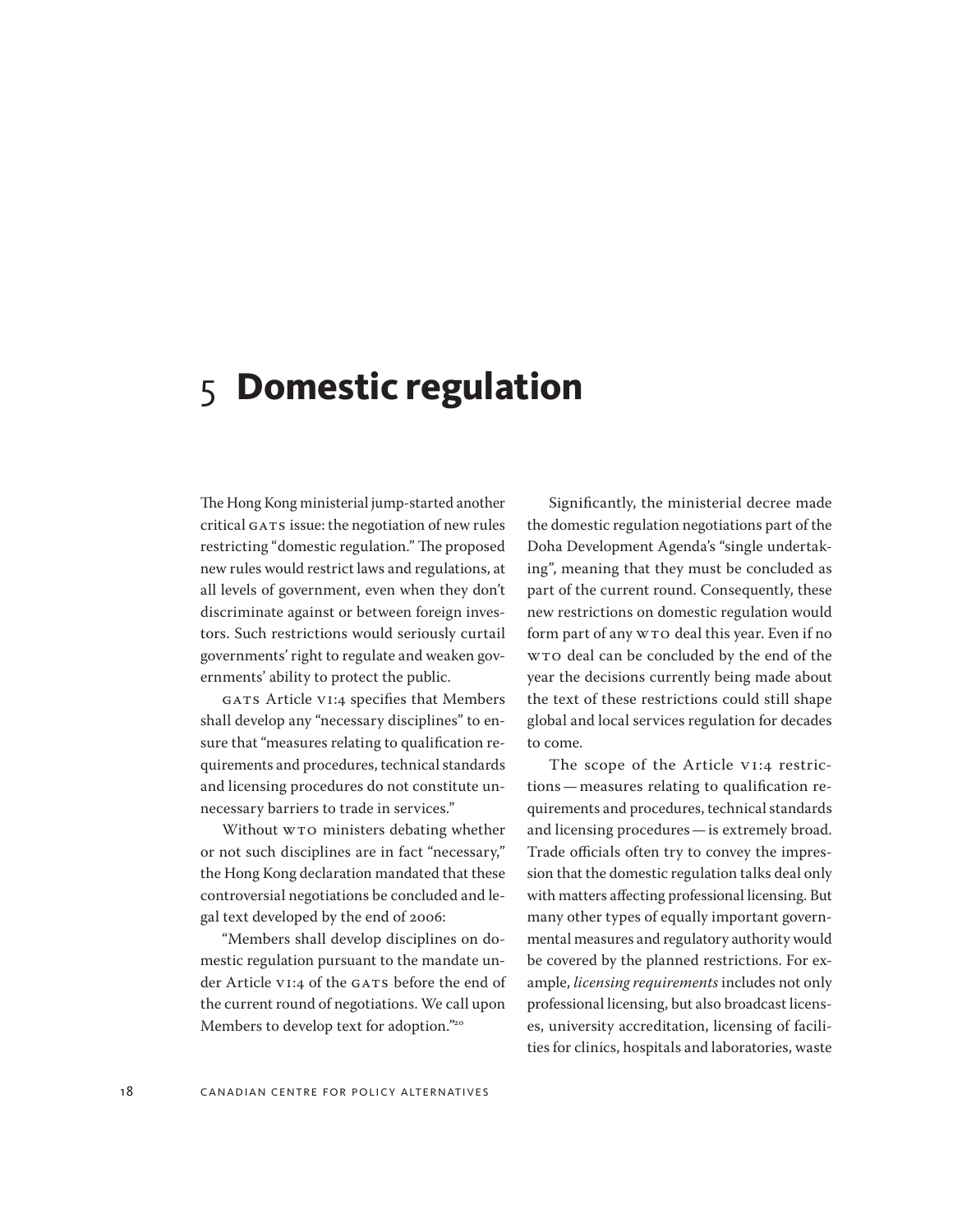disposal permits, municipal zoning approvals, and many other matters. *Technical standards*  would include standards related to water quality, sustainable forest management, toxic waste disposal, educational quality, and many other vital regulatory matters.

Negotiators and WTO officials also sometimes play down the significance of the proposed "disciplines", noting that the GATS recognizes the right to regulate and to introduce new regulations. But this is misleading, because the "right to regulate" can be exercised only in accordance with the GATS obligations, including the proposed disciplines on domestic regulation.<sup>21</sup> Even if governments remain free to determine the *ends* of regulatory action, the *means* would be subject to GATS challenge and WTO oversight. For example, alcohol companies will agree publicly with the objective of curtailing under-age drinking. But they often object to the means regulators have used to achieve this end — including strict standards on alcohol advertising.<sup>22</sup>

It also needs to be emphasized that the proposed restrictions explicitly target *non-discriminatory* domestic regulations, regulations that treat local and foreign services and service providers evenhandedly. They aim to expand GATS coverage directly into regulatory matters that are only peripherally trade-related.

Of particular concern are proposals to apply some form of "necessity test" to this wide range of non-discriminatory domestic regulations.<sup>23</sup> Necessity tests "establish the WTO consistency of a measure based on whether the measure is 'necessary' to achieve certain policy objectives."24 Such a test is extremely difficult for governments to meet. In GATT and WTO dispute settlement, it has repeatedly failed to provide an adequate defence for challenged regulations.<sup>25</sup> Hence, regulations aimed at public health, municipal planning, or consumer, labour and environmental protection could all be deemed by WTO dispute panels to be "more burdensome than necessary." The very prospect of having to clear the hurdle

of a GATS necessity test would have a chilling effect, discouraging governments from enacting new regulations.

Until recently, these proposed rules, and even the necessity test, were not a hot-button issue among trade negotiators. Trade officials, whether they are from commercial ministries in the north or the south tend to view regulations with suspicion as increasing costs to business, even if those regulations are meant to protect the public.

In an encouraging development, however, Brazil and the Philippines recently tabled a proposal that rejects the necessity test,<sup>26</sup> which they argued forcefully is "neither necessary nor convenient." At a meeting of the Working Party on Domestic Regulation in early May, a wide range of other developing countries, including the Africa Group, the African, Caribbean and Pacific Group of States (ACP), Small and Vulnerable Economies, Argentina and certain others supported the Brazilian/Philippine stance.

At the same meeting a smaller group of developing countries including India, Chile, and Mexico argued for the inclusion of a necessity test. India has concerns that licensing requirements and procedures can be used to nullify the benefit of certain GATS commitments, particularly in terms of what is required of Indian professionals working overseas. It should, however, be possible to address such concerns with additional commitments (under GATS Article XVIII) that are tied directly to any specific mode 4 commitments and that ensure that any negotiated commitments are actually meaningful and effective.<sup>27</sup> This more specific, limited approach could provide certainty for commercial service suppliers, while lessening the risks inherent in general restrictions on the right to regulate. The proposed restrictions on domestic regulation are a very blunt instrument and dangerous for a wide range of legitimate regulations that are only secondarily related to trade in services.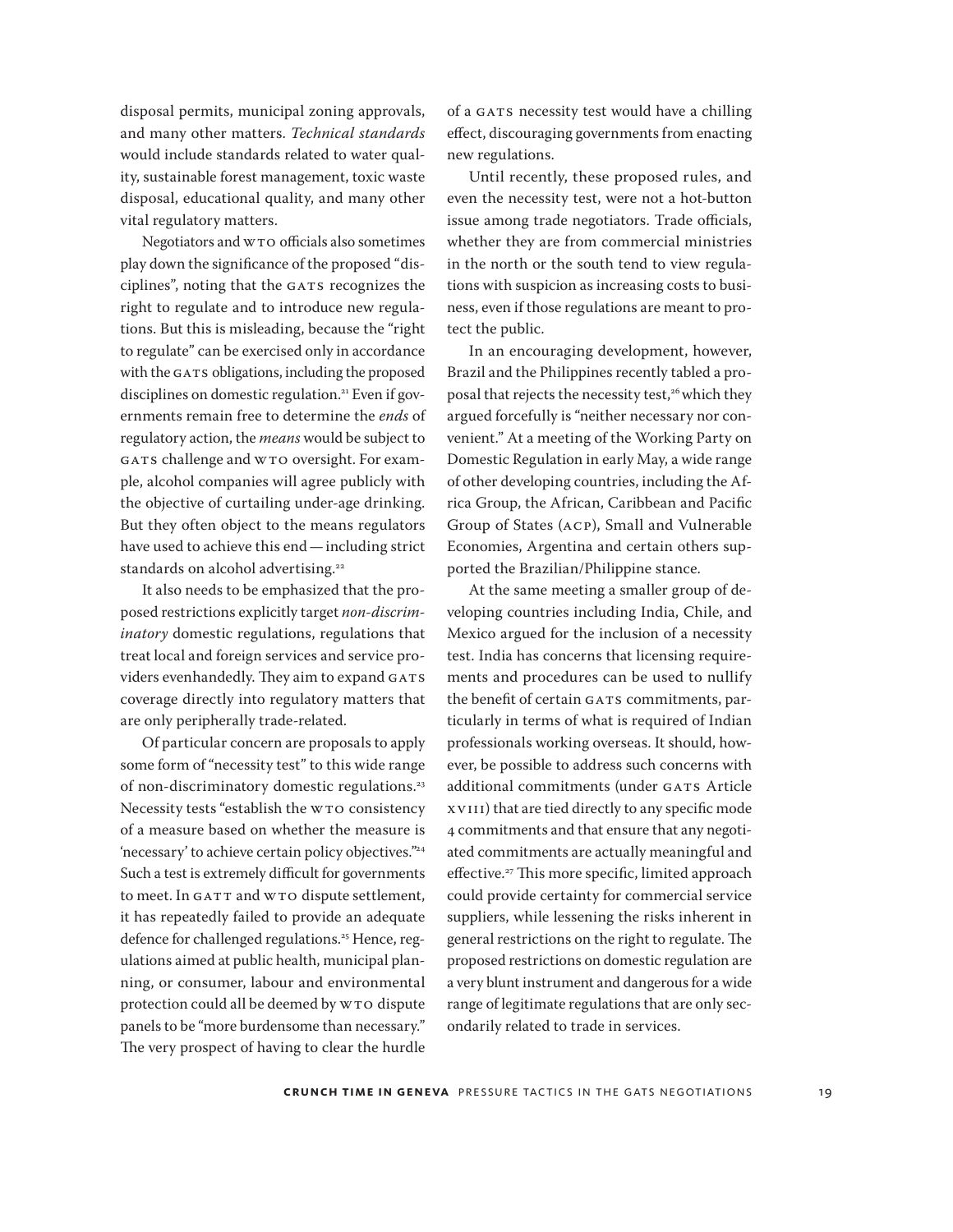Developed countries led by Switzerland, Australia and New Zealand have mounted a strong counterattack against the Brazil-Philippines position at subsequent negotiating sessions. These governments charge that the Brazilian-Philippines proposal "lacks ambition" and insist on strong restrictions, including a necessity test. To this end, Chile, Taiwan, and Hong Kong, China recently tabled text that includes the full application of a necessity test, stipulating that regulatory measures should be "not more burdensome than necessary to meet specific national policy objectives including to ensure the quality of the service."28

Certain elements in other country proposals, even where they do not include a formal necessity test, are rash and worrisome. A joint China-Pakistan proposal, for example, states crudely that "Members shall ensure that licensing requirements do not act as barriers to trade in services and are not more trade restrictive than required to fulfil national policy objectives."<sup>29</sup> Almost all regulations can be interpreted as being in some way a barrier to trade because they deliberately seek to curb or influence commercial activity in order to promote other objectives. This is especially so under the GATS which defines trade to include investment. It is thus difficult to identify a licensing requirement that would not conflict with this perplexing proposal.

The China-Pakistan wording could be even more harmful than applying a necessity test, under which countries would at least have the possibility, however remote, of defending a regulation that affects trade as necessary to meet national policy objectives. Such egregious proposals underscore the folly of letting trade negotiators, who often do not understand the purpose of the regulatory process, or are hostile to it, write rules governing regulation.

Worryingly, some major developed countries, such as the European Union and Canada, have so far remained silent or non-committal on the issue of the necessity test. Pressure needs to be brought to bear on these governments to clearly oppose necessity tests and other regulatory restrictions. For its part, the U.S. formally opposes a necessity test, and has spoken out on the issue. But the current U.S. position is driven mainly by the concerns of its regulatory departments, and it is not clear that USTR negotiators can be relied on to maintain this opposition under corporate pressure as negotiations intensify.30 The U.S. proposal on transparency requirements also gives cause for concern as it would require governments to give foreign interests new trade law rights to intervene in the internal regulatory processes of WTO members.

The application of a necessity test, or other constraints on legitimate regulation, are thus a very real threat. The chair of the working party is expected to table a draft consolidated text of the proposed regulatory restrictions early this summer. This draft text would then be the basis of negotiationsto finalize new disciplines by the end of the year. If, despite the opposition of the majority of developing countries, a necessity test or other substantive restrictions are included in the chair's draft text, it will be an uphill fight to remove them.

Even proposals that do not contain an explicit necessity test could cause significant problems. For example,

- a requirement that licensing decisions be made "within a reasonable period of time"31 would be a victory for transnational corporations. A government could be challenged if it did not promptly respond to corporate proposals for oil drilling, pipeline development, shopping mall construction or other controversial projects.
- A seemingly innocuous rule that licensing requirements be "relevant to the activities to which the licensing requirements apply"32 could call into question the consistency of requirements that investors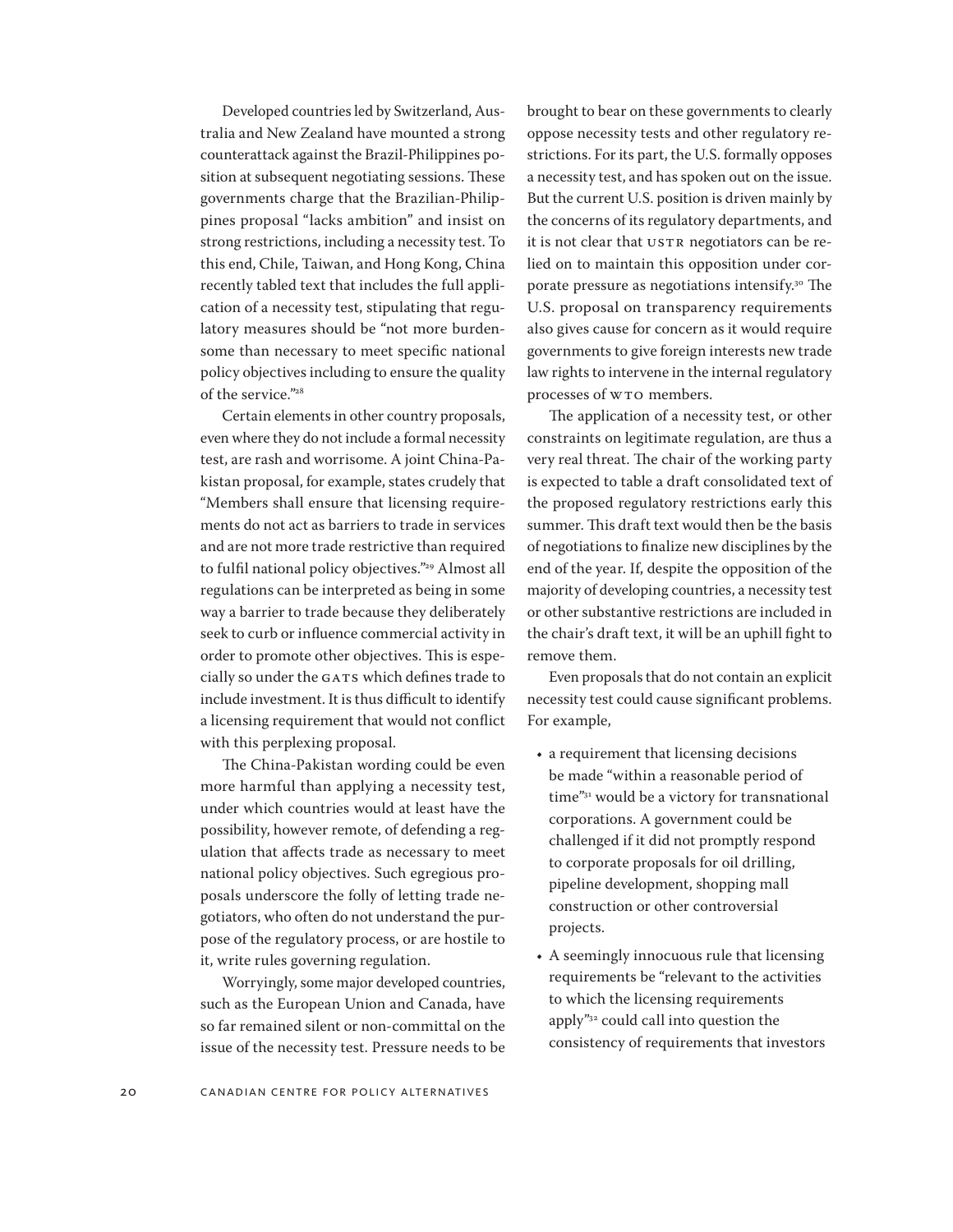follow through on commitments related to project approvals. These requirements could include commitments:

- by an energy company to fund renewable energy to offset greenhouse gases from a conventional energy project,
- by a property developer to fund low-income housing in return for permission to proceed with a commercial development, or
- by financial service providers to increase services to low-income neighborhoods or target loans to disadvantaged groups as a condition for approval of a merger or acquisition.

It is critical that the public, non-governmental organizations, regulators, and elected representatives intervene as soon as possible to oppose necessity tests, or other restrictions, that could lead to WTO dispute panel interference with such non-discriminatory regulations affecting services.

Overseeing non-discriminatory domestic regulations affecting trade in services(those that do not discriminate in standards and qualifications based on nationality) is not an appropriate role for the WTO. Because the WTO has an institutional focus of enhancing trade, it puts commercial interests ahead of regulatory measuresto protect public health and safety. Furthermore, national regulations are drafted within the political realities and context of each country; it is inappropriate for domestic political compromises — generally arrived at through democratic processes — to be second-guessed by WTO panels, far-removed from local political realties, constraints and accountability.<sup>33</sup>

Another example illustrates the problematic nature of the proposed restrictions on domestic regulation. The plurilateral request-offer process targets distribution services as a priority sector.

The plurilateral request demands full coverage even for sensitive products such as alcohol, tobacco or pharmaceuticals. If the proposed rules on domestic regulation, including a necessity test, were to apply to distribution services, then nondiscriminatory regulatory policies — for example, to curb tobacco advertising, reduce harmful alcohol consumption, or control drug prices to make them affordable — would suddenly be subject to GATS authority and challenge. The generic demand to cover distribution services, in combination with the new rules on domestic regulation, would give highly aggressive and litigious multinational companies another trade treaty club to attack beneficial public policies in both northern and southern countries.

This is just one example of the threats posed by these proposed new restrictions. If they are agreed to, literally thousands of non-discriminatory public interest regulations affecting services (for example, water quality standards, municipal zoning, permits for toxic waste disposal services, accreditation of educational institutions and degree-granting authority) would be exposed to WTO oversight and potential challenge.

If agreed to, the proposed restrictions would affect not just new commitments, but the commitments that WTO member governments have already made. At the stroke of a negotiator's pen, every WTO member governments' existing GATS commitments would be deepened. Prudent governments would recognize the immediate need to review existing non-discriminatory regulations affecting trade in services in all of the subsectors already covered by their GATS commitments. Many of these regulations would instantly become vulnerable to WTO challenge.

The impact of domestic regulation restrictions would be particularly troublesome for developing countries, where regulatory frameworks need to be flexible in order to allow new regulations to be developed in response to development needs. The persistent demand from the south for "policy space" underlies much of the growing oppo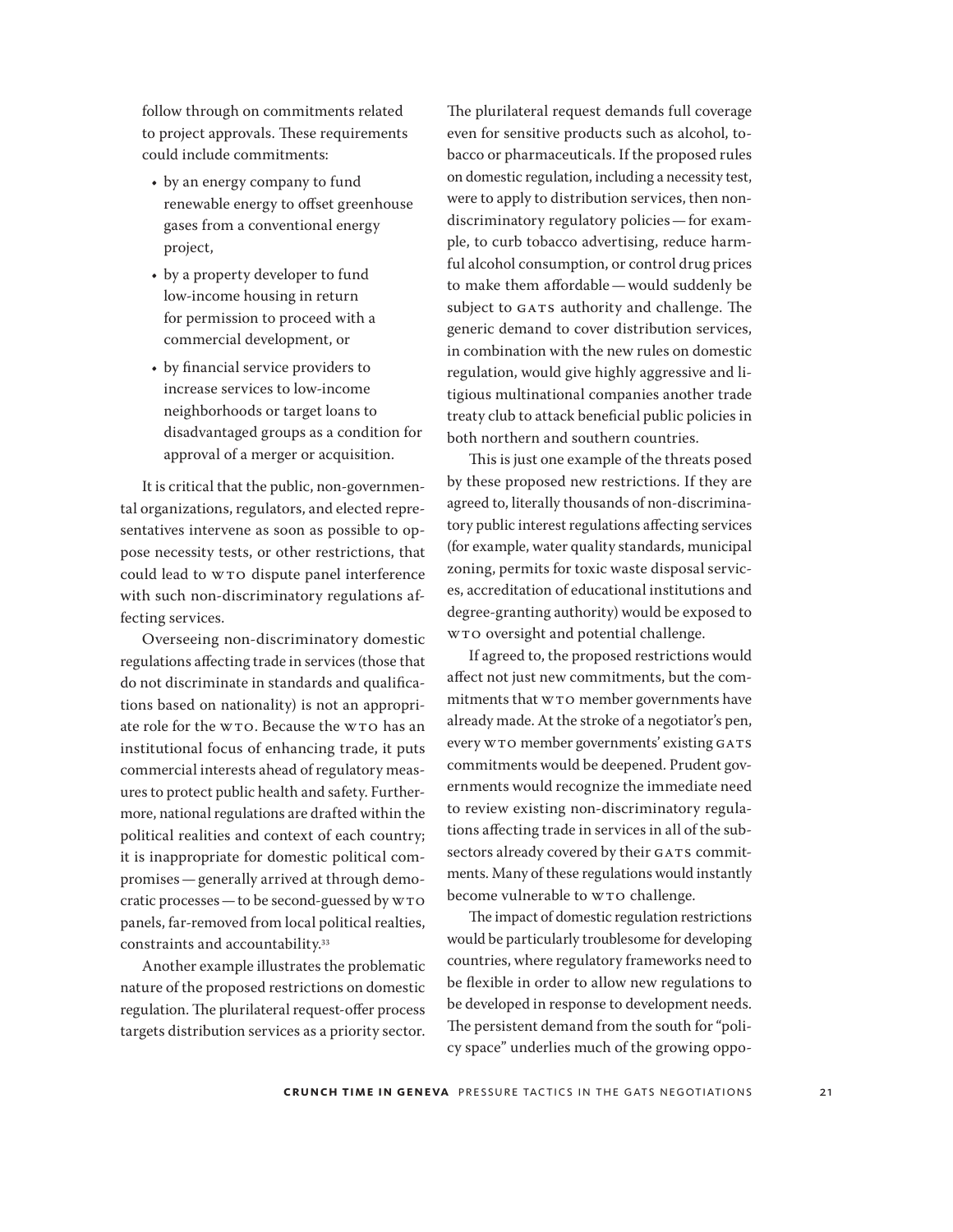sition from Brazil, the Philippines and others to the inclusion of a necessity test.

But there is also considerable concern about these negotiations in developed countries, particularly among state and local governments. Twenty-nine U.S. state Attorneys General recently wrote to the USTR warning that "any new GATS provisions that would confer on WTO panels the right to judge whether regulations made by elected representatives, within their constitutional mandates, are 'necessary' or 'proportionate' would unacceptably encroach upon our states' regulatory authority." Similar concerns have been expressed by hundreds of local governments in Australia, Canada, France, New Zealand and the UK on the impact of GATS commitments on their local regulatory and legislative powers.

The domestic regulation negotiations should not proceed further without a full, public review of the regulatory framework at all levels of government, in each WTO member country. Such reviews would doubtless provide a broad range of examples where the proposed restrictions would jeopardize legitimate domestic regulations and undermine established regulatory frameworks. If any new rules are to be developed, they should aim solely at ensuring the transparency of domestic regulations. There are risks even to this approach, however, since some governments advocate a stringent definition of "transparency." As mentioned above, for example, the U.S. has proposed a requirement to give prior notice of new regulations, and an opportunity to comment, to foreign governments and service providers. Prior notice would be an administrative burden on governments, particularly local and developing country governments. It would also give powerful foreign corporations greater opportunity to frustrate and even block regulations that they oppose.

Without forceful and immediate intervention from elected representatives, NGOs, national regulators, and concerned citizens, the draft disciplines are almost certain to contain the option of a necessity test or other similar negative elements. These obscure negotiations could curtail and complicate the future of democratic regulation at a moment when the need for public interest regulation - from addressing climate change to protecting public health — has never been greater. Timely intervention is essential to put an end to this threat.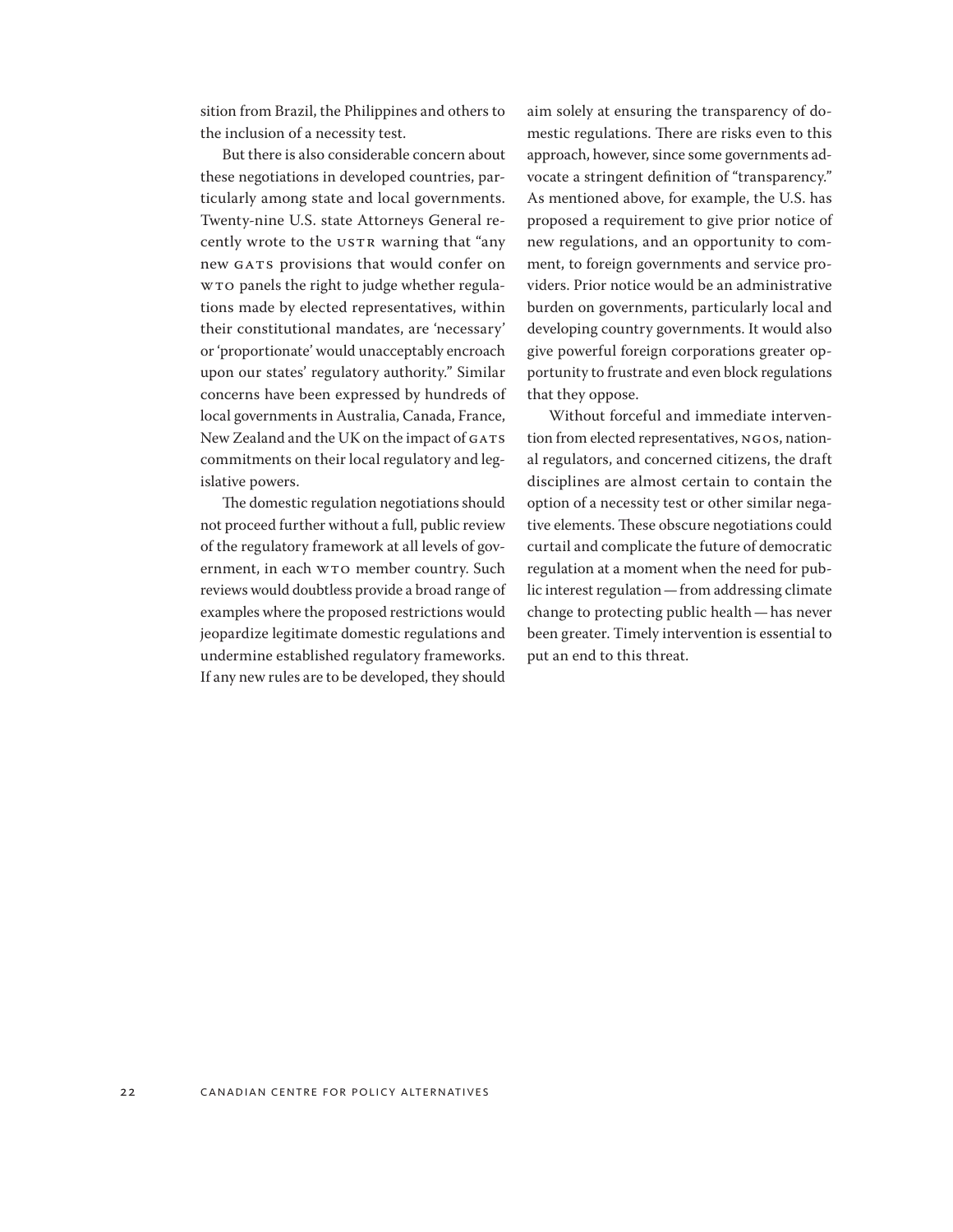## <span id="page-22-0"></span>6 **Conclusion**

Despite the "development" rhetoric that surrounded its launch, the Doha round of WTO negotiations has been reduced to a traditional highpressure, high-stakes market access negotiation. In the aftermath of the Uruguay round, developing countries raised scores of "implementation issues"—unanticipated costs and problems posed by the new WTO treaties. For some in the south, a development round held the potential to restore balance and regain policy flexibility by ending harmful developed country practices, particularly agricultural dumping and export subsides, while respecting developing countries' need for "policy space" to shape their own development. That potential has not been realized. Instead, the big trading powers are cynically turning the original "development" rhetoric against the development concerns of the south. They have made it clear that any change in their harmful agricultural policies will be conditional on deep cuts in agricultural and industrial tariffs and substantial GATS commitments that would significantly further erode policy flexibility.

Benchmarks, plurilateral negotiations and the other pressure tactics discussed in this paper are deliberately designed to reduce the already-limited flexibility in the GATS. Since the December 2005 meeting of trade ministers in Hong Kong, the proponents of GATS expansion have successfully defined a core set of commitments that cover a critical mass of member governments and a broad range key sectors. Their ultimate goal is to ensure that as much of this services package as possible will be part of the price of any overall Doha round agreement. It is conspicuously hypocritical of GATS proponents to deflect outside criticism of the GATS by pointing to the treaty's flexibility, while working to undermine this already limited room for maneuver. At a very basic level, it is also offensive to try to coerce developing country governments into taking commitments they do not want, and the full implications of which they may not understand.

GATS negotiations may soon intensify. If a breakthrough occurs on the agricultural and NAMA modality issues, the services negotiations, which are currently stalled, could begin to move quickly. As the Deputy Director of the WTO, U.S. representative Rufus Yerxa, recently remarked, "I think that process will only accelerate after we get over this hurdle of setting the level of ambition in agriculture and indus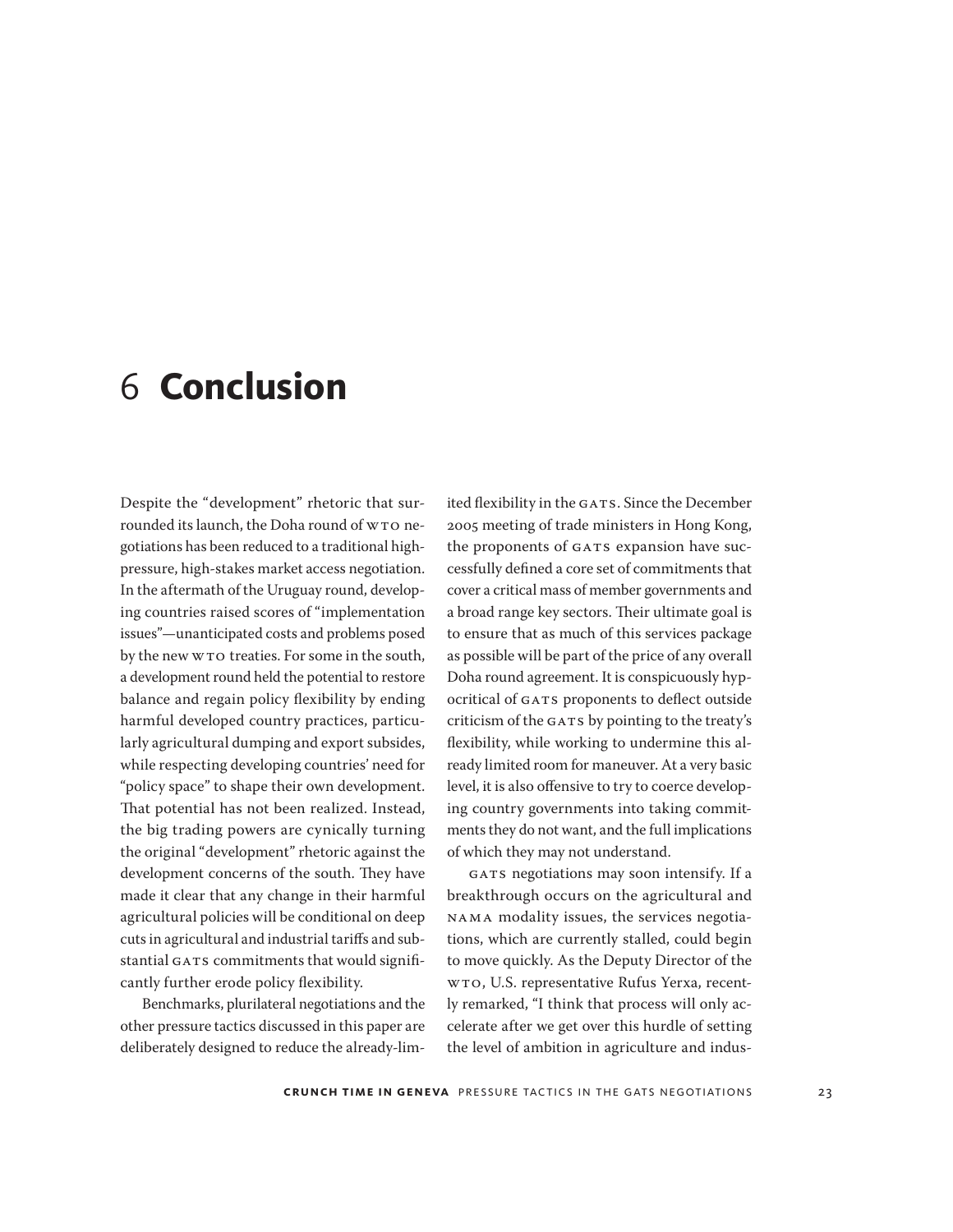try. Only then will we see what's really going to come out on the table in services."34

Even if a deal is not closed by year-end, by forcing issues now and bullying others into concessions, GATS proponents could still succeed in shaping an eventual outcome that would favour them and their global services corporations. The proposed restrictions on domestic regulation, for example, are one of the most threatening aspects of the GATS negotiations. A draft consolidated text is to be tabled imminently. If the champions of a necessity test, or comparable restrictions, achieve their aims, existing services regulations will be undermined and new pubic interest regulations deterred, especially in the south where regulatory structures are generally weaker.

Substantial new GATS commitments raise serious issues for citizens and policy-makers in both the north and the south. These issues include the appropriate scope of international trade treaties, and their increasing intrusion into matters best democratically decided, such as the public provision of basic services and non-discriminatory public interest regulation. Despite their profound policy and developmental impacts, the proposed new GATS commitments and rules have hardly been debated, and the disturbing implications of recent GATS dispute settlement rulings in the U.S. gambling and Mexico telecommunications cases are still not widely known or understood.<sup>35</sup>

The current talks evoke some of the worst aspects of the Uruguay Round, which gave rise to the demands around "implementation issues" and the initial calls for a development round. Developing countries are now being pressured to make the greatest GATS concessions, while developed countries are insisting, in effect, that they get credit for the commitments they made during the Uruguay round. For developing countries, trading more "policy space" in services in exchange for export market access that could prove ephemeral — or for reductions in agricultural subsidies that will be limited and that may occur anyway because of domestic pressures in the U.S. and Europe — is a bad bargain.

Citizens in developed countries should also be very concerned about GATS impacts in their own countries. Their negotiators' aggressive tactics could unleash reciprocal demands to more fully cover sensitive sectors (such as health, water, audio-visual, environmental, energy and social services) and to eliminate exceptions for non-conforming measures in already committed sectors. As already discussed, the planned new restrictions on domestic regulation would interfere with non-discriminatory regulation not just in newly covered sectors, but in all previously committed sectors as well.

It is critical that in all the power bargaining, the public does not lose sight of the concrete policy implications of the GATS. Reducing the services negotiations to a struggle over the quantity and extent of commitments will result in the meaning and impacts of GATS commitments being ignored until it is too late. Corporate interest groups and developed country negotiators currently have the upper hand. They are striving, with notable success, to ensure that an ambitious package of services commitments is well-defined and on the table by the time of the final ministerial meetings where the decisive trade-offs on agriculture and NAMA are to be made.

In the face of a threatening new wave of GATS encroachment into domestic policymaking, it is vital for NGOs, regulators, elected representatives at all levels of government and others outside the Geneva process to speak out on services issues, especially on the use of heavy-handed pressure tactics and the threat of proposed restrictions on domestic regulation.

As negotiations enter the end game, GATS critics cannot afford to slacken their efforts.They must now re-focus on stiffening the resolve of their national governments to protect the public interest and safeguard democratic decision making around the world by countering the unrelenting pressure to expand this deeply flawed treaty.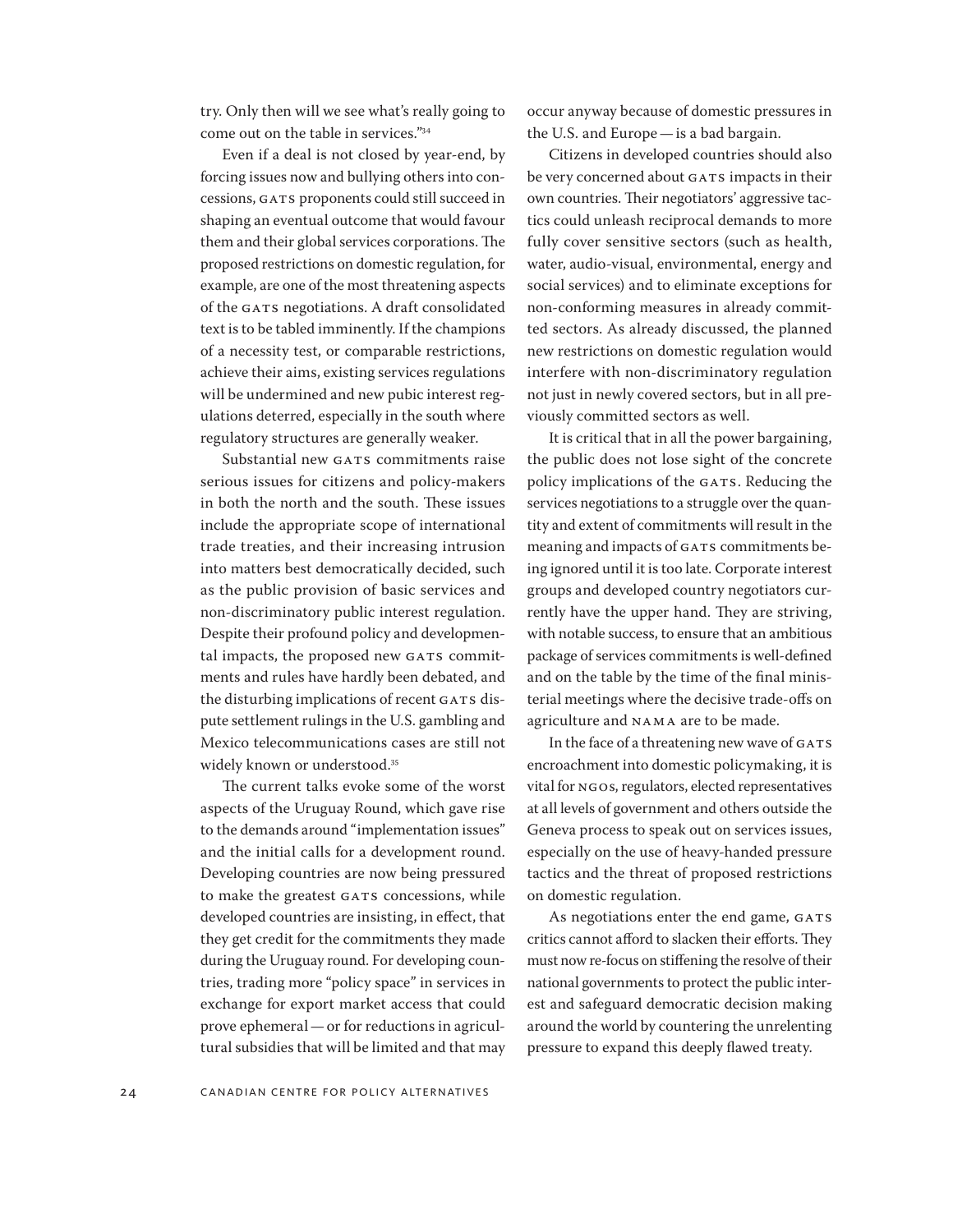## <span id="page-24-0"></span>**Notes**

**1** I am very grateful for the collegial advice and assistance of Jim Grieshaber-Otto, whose suggestions improved many parts of the paper. Ellen Gould provided many valuable suggestions and insights on the domestic regulation section. Ruth Caplan and Mary Bottari also provided helpful comments on the domestic regulation section. Bruce Campbell, Tony Clarke, Alexandra Strickner, Michelle Swenarchuk, and Ken Traynor, provided support and encouragement. Tim Scarth formatted the paper and Kerri-Anne Finn readied it for publication. Finally, I wish to acknowledge the ongoing support and financial assistance of the members of the Canadian Centre for Policy Alternatives' Trade and Investment Research Project who made this work possible. The views expressed and any errors in the paper are my responsibility alone.

**2** Indian opposition, on its own, however, is probably not enough to derail a deal. Recall that India unsuccessfully tried to block the launch of the Doha round in 2001 in Qatar.

**3** It is important to recall that, prior to Hong Kong, Annex C was not a negotiated text. It was drafted and transmitted to Hong Kong solely on

the authority of the Mexican chair of the services working group. While the chairs of other negotiating groups also drafted reports that were appended to the ministerial declaration, the declaration gave Annex C a higher status than these other annexes, which were simply "taken note of" in the declaration.

**4** "Benchmarking proposals come under heavy fire at formal WTO Services Meeting," Third World Network, TWN Info Service on WTO and Trade Issues, 4 October, 2005.

**5** Two governments, Venezuela and Cuba, refused to consent to the annex, lodging reservations against Annex C in the final session adopting the ministerial declaration.

**6** The crisis rhetoric first emerged in the run-up to the so-called July 2004 framework agreement which put the Doha negotiations back on track after the collapse of the Cancun ministerial.

**7** Despite the fact, for example, that negotiating modalities in services were agreed in 2001, while there is still no agreement on modalities in agriculture and services. There have also already been two rounds of formal offers in the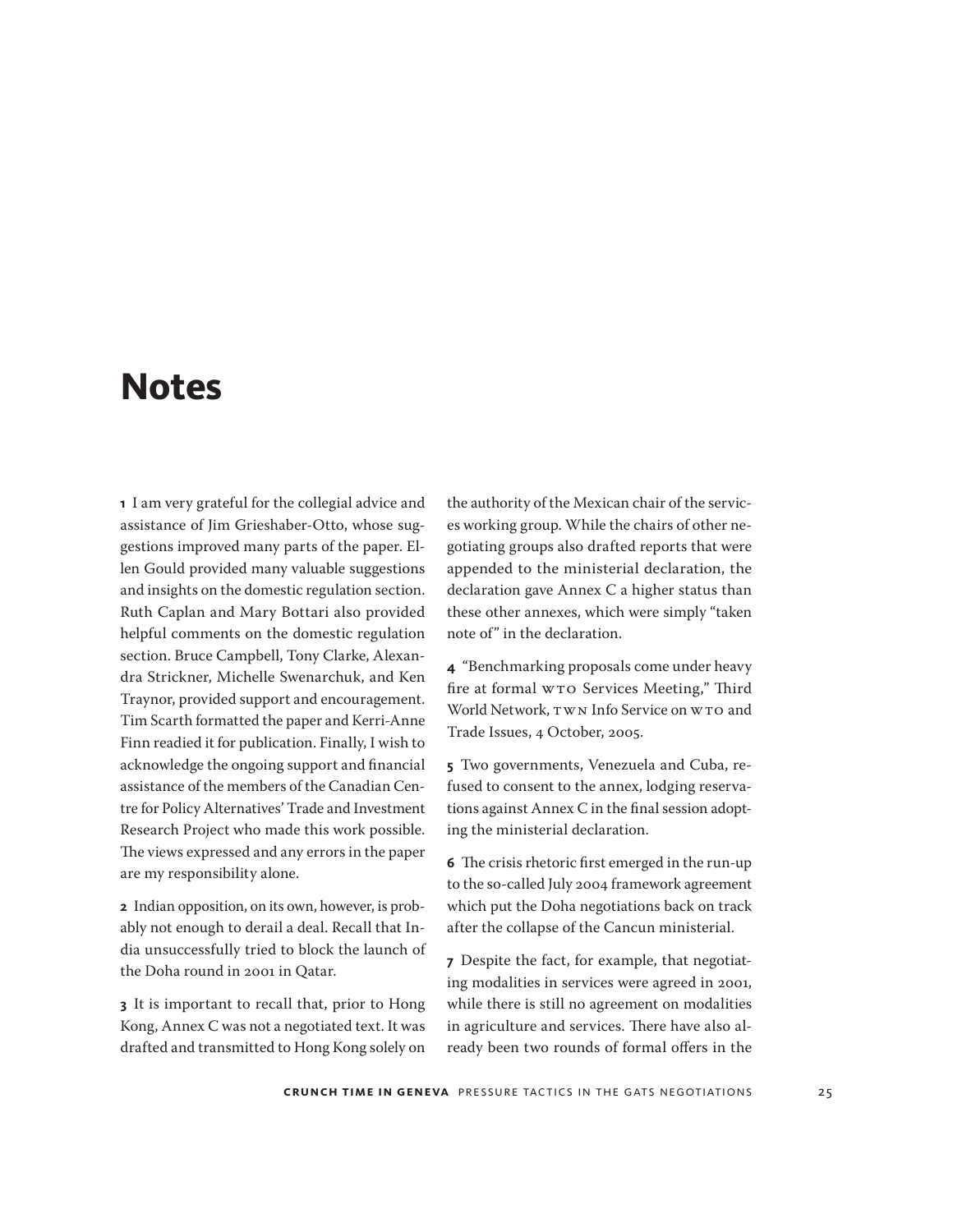services talks in stark contrast to agriculture and NAMA where negotiating issues have moved more slowly.

**8** The three main pillars of the Doha negotiations are agriculture, non-agricultural market access (NAMA) and services.

**9** The domestic regulation negotiations under Article VI.4 have been effectively de-linked from the other GATS rules negotiations on safeguards, government procurement and subsidies. Because of developed country opposition there is little prospect of substantive agreement on a services safeguard mechanism, even though it continuesto be a high-profile demand of ASEAN governments.

**10** Benchmarks are also referred to as "complementary approaches" because they reinforce — others would argue replace — the traditional "request-offer" approach that GATS demandeurs have attacked for not delivering the "desired results."

**11** European Communities, Elements for Complementary Approaches in Services, 27 October, 2005. TN/S/W/55.

**12** See United States Trade Representative, "U.S. seeks to expand trade in services," Doha Development Agenda Policy Brief, December 2005. available at [http://www.ustr.gov/assets/Docu](http://www.ustr.gov/assets/Document_Library/Fact_Sheets/2005/asset_upload_file556_8537.pdf)[ment\\_Library/Fact\\_Sheets/2005/asset\\_upload\\_](http://www.ustr.gov/assets/Document_Library/Fact_Sheets/2005/asset_upload_file556_8537.pdf) [file556\\_8537.pdf](http://www.ustr.gov/assets/Document_Library/Fact_Sheets/2005/asset_upload_file556_8537.pdf).

**13** World Trade Organization, Doha Work Programme, Ministerial Declaration, adopted on 18 December 2005, Ministerial Conference, Sixth Session, 13–18 December 2005, WT/MIN(05)/DEC, 22 December 2005. (Available at [http://www.wto.](http://www.wto.org/english/thewto_e/minist_e/min05_e/final_annex_e.htm#annexc) [org/english/thewto\\_e/minist\\_e/min05\\_e/final\\_](http://www.wto.org/english/thewto_e/minist_e/min05_e/final_annex_e.htm#annexc) [annex\\_e.htm#annexc](http://www.wto.org/english/thewto_e/minist_e/min05_e/final_annex_e.htm#annexc); accessed May 27, 2006.) After objections from some member governments, a footnote was added that explains that "This attachment has no legal standing." The usefulness of this qualification is questionable as the document itself states that "it has no legal standing and is without prejudice to the position of Members." Para. 2.

**14** Ibid.

**15** "Doha plurilateral initiatives run into difficulty," Inside U.S. Trade, February 24, 2006.

**16** World Trade Organization, Ministerial conference, Sixth Session, Hong Kong,13–18 December, 2005, "Doha Work Programme, Ministerial Declaration," para. 7, p. C-3.

**17** These are Iceland, Panama, Peru, Djibouti, Ecuador, India, Jamaica, Malaysia, Pakistan, Paraguay, Saudi Arabia, and Turkey.

**18** The plurilateral requests follow a standard format which states, in each case, that the sponsors "are also deemed to be recipients of this request."

**19** See, for example, Scott Sinclair, "The GATS Negotiations and Canadian Telecommunications Foreign Ownership Limits," Canadian Centre for Policy Alternatives, Trade Policy Briefing Paper, Volume 7, Number 1, March 27, 2006.

**20** World Trade Organization, Ministerial conference, Sixth Session, Hong Kong,13–18 December, 2005, "Doha Work Programme, Ministerial Declaration," Annex C, para. 5.

**21** In the words of the U.S.-Gambling panel report: "Members' regulatory sovereignty is an essential pillar of the progressive liberalization of trade in services, but this sovereignty ends whenever rights of other Members under the GATS are impaired." World Trade Organization, "United States—Measures Affecting the Cross-border Supply of Gambling and Betting Services," Report Of The Panel, WTO document symbol WT/D285/R, 10 November 2004.

**22** See Ellen Gould, "Trade Treaties and Alcohol Advertising Policy," Journal of Public Health Policy (2005) 26, 359–376.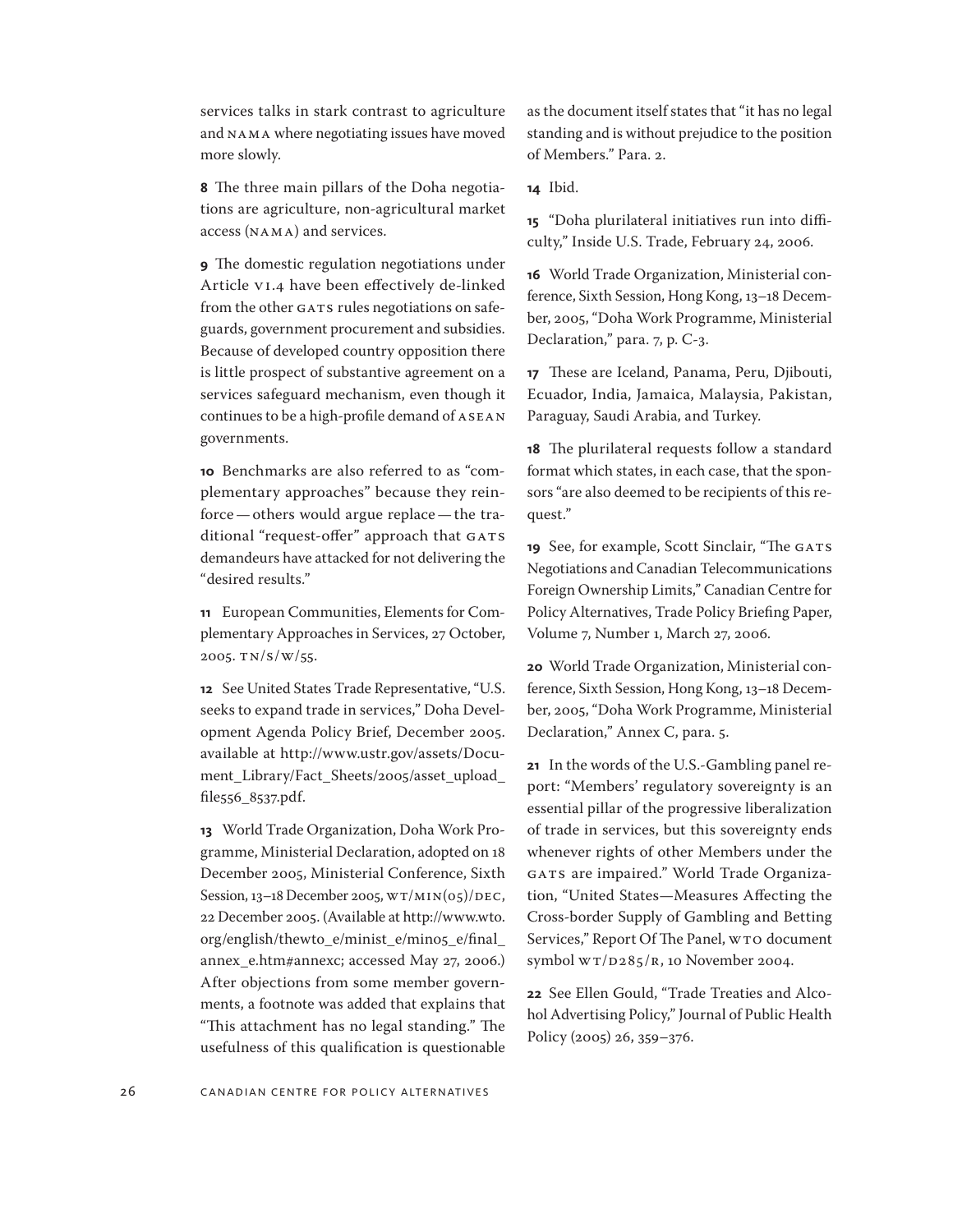23 GATS Article VI:4 states that the "disciplines shall aim to ensure that such requirements are, inter alia...not more burdensome than necessary to ensure the quality of the service." As one legal analyst asserts, however, "The negotiating mandate of Article VI:4 is not a strict one as suggested inter alia by the wording 'such disciplines shall aim to ensure'. [Governments] are free to determine the scope of their negotiations and of possible future disciplines." This clearly includes the option that there be no new disciplines at all, in other words, that no new disciplines are necessary. See Markus Krajewski, "Asserting the Right to Regulate: Domestic Regulation," South Centre Workshop on Trade in Services, Geneva. March 24 2006.

**24** The WTO Secretariat describes the two aspects of a potential GATS necessity test as: "the first aspect is the general requirement that regulations not be more trade restrictive than necessary; the second aspect is to examine whether an individual measure is actually necessary to achieve the specified legitimate objective." WTO Secretariat, "Necessity Tests in the WTO," Working Party on Domestic Regulation, S/WPDR/W/27, 2 December 2003, p. 1.

**25** For example, GATT Article XX permits governments to adopt measures "necessary to protect public morals…(and) human…life or health" provided they are not applied in a discriminatory way or constitute a "disguised restriction" on trade. However, in 12 of 14 trade disputes concerning regulation for protections of public morals, health or the environment, where the necessity defence was invoked, only two domestic protective regulations were upheld. These involve the banning of asbestos use by France and a US gambling regulation, which was upheld because the complaining country (Antigua) did not suggest an alternative regulatory approach. See Michelle Swenarchuk,"Trade Rules And Alcohol: An Unhealthy Mix," Pan American Conference

On Alcohol Policies, Brasilia 28–30 November, 2005. available at <www.cela.ca>.

**26** Working Party on Domestic Regulation, Communication from Brazil and the Philippines, JOB(06)/133, 2 May 2006.

**27** For example, if the EU or Canada agree that they will admit a certain number of professionals, on a temporary basis in a certain sector, then this commitment should include any additional regulatory commitments (inscribed in the 3rd column of the schedule in the committed sector) that are needed to ensure that these professionals are licensed and their qualifications recognised so that they can perform the work in the EU and Canada.

**28** Working Party on Domestic Regulation, Communication From Chile; Hong Kong, China; and the Separate Customs Territory Of Taiwan, "Article VI:4 Disciplines—Proposal for Draft Text," Room Document, 9 June 2006.

**29** Communication from China And Pakistan, "Proposed Disciplines on Domestic regulation under Article VI:4 of the GATS," Working Party on Domestic Regulation, JOB(06)/158 May 2006.

**30** The USTR might, for example, be tempted to accept a necessity test, or similar substantive restrictions, applying to regulatory procedures, especially it if they can rationalize this as meeting a demand stemming mainly from developing countries.

**31** Working Party on Domestic Regulation, Communication From The United States, "Horizontal Transparency Disciplines in Domestic Regulation," JOB(06)/182, 9 June 2006.

**32** "Each Membershall ensure that licensing requirements are based on objective and transparent criteria and are relevant to the activities to which the licensing requirements apply." Working Party on Domestic Regulation, Communi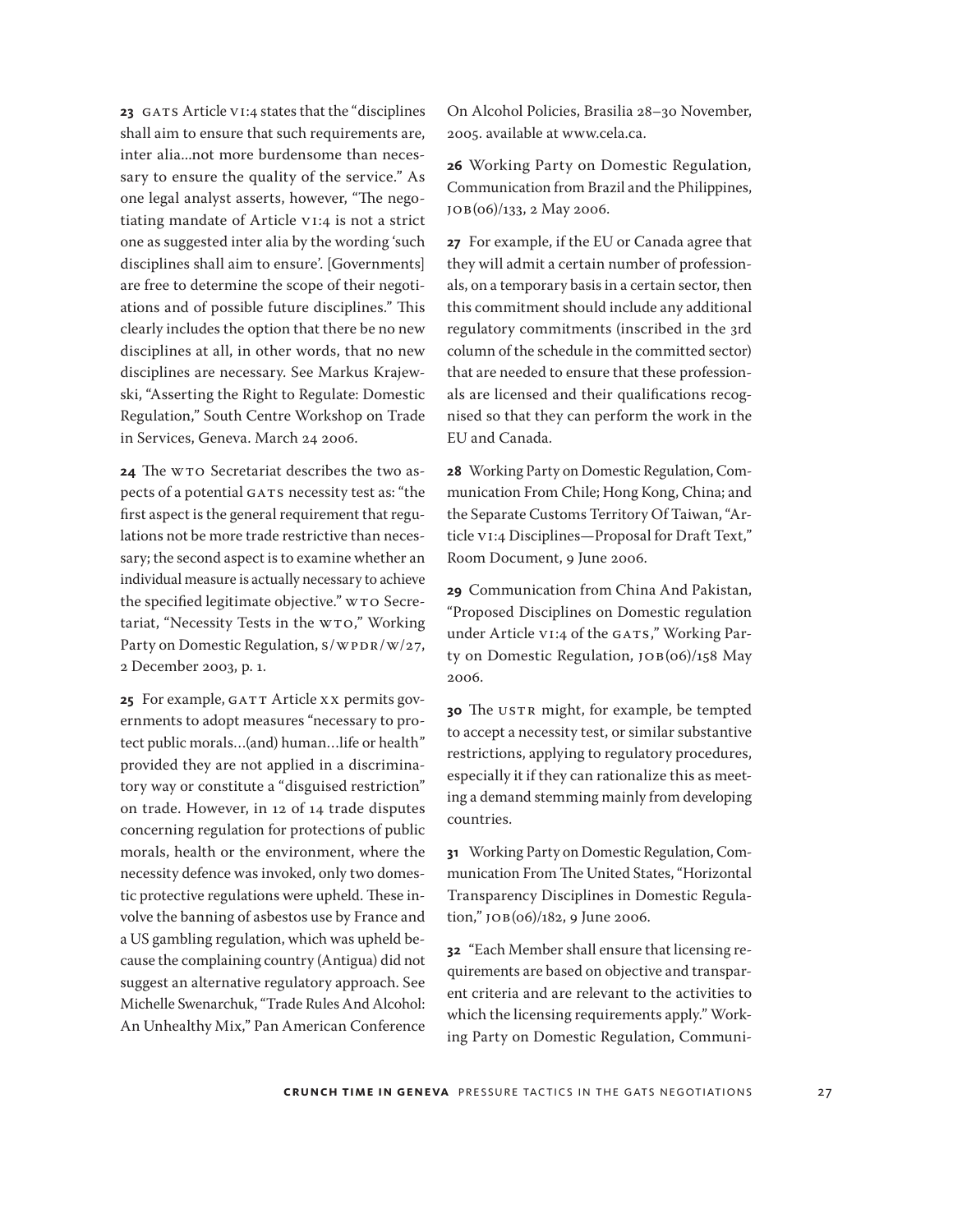cation From Chile; Hong Kong, China; and the Separate Customs Territory Of Taiwan, "Article VI:4 Disciplines—Proposal for Draft Text," Room Document, 9 June 2006.

**33** Problems with existing GATS provisions should be fixed before new restrictions are contemplated. As the U.S.-Gambling case has demonstrated, GATS rules already interfere with domestic regulatory authority. GATS market access rules, as interpreted by the Appellate Body, interfere with non-discriminatory regulations that prohibit undesirable activities in covered services sectors. These existing problems need to be addressed, rather than developing new GATS restrictions that would interfere even more with important public protection regulations.

**34** "Yerxa Warns About Consequences From Loss of Momentum if Doha Stalls," BNA WTO Reporter, May 26, 2006.

**35** See Ellen Gould, "How the GATS Undermines the Right to Regulate: Lessons from the U.S. Gambling Case," Canadian Centre for Policy Alternatives November 28, 2005 and the analysis of the Telmex case in Scott Sinclair and Ken Traynor, "Divide and Conquer: The FTAA, U.S. Trade Strategy and Public Services in the Americas," Public Services International and Canadian Centre for Policy Alternatives, January 13, 2005, pp. 19–24, both publications available at [http://](http://www.policyalternatives.ca/index.cfm?act=main&call=6104ea04) [www.policyalternatives.ca/index.cfm?act=main](http://www.policyalternatives.ca/index.cfm?act=main&call=6104ea04) [&call=6104ea04.](http://www.policyalternatives.ca/index.cfm?act=main&call=6104ea04)